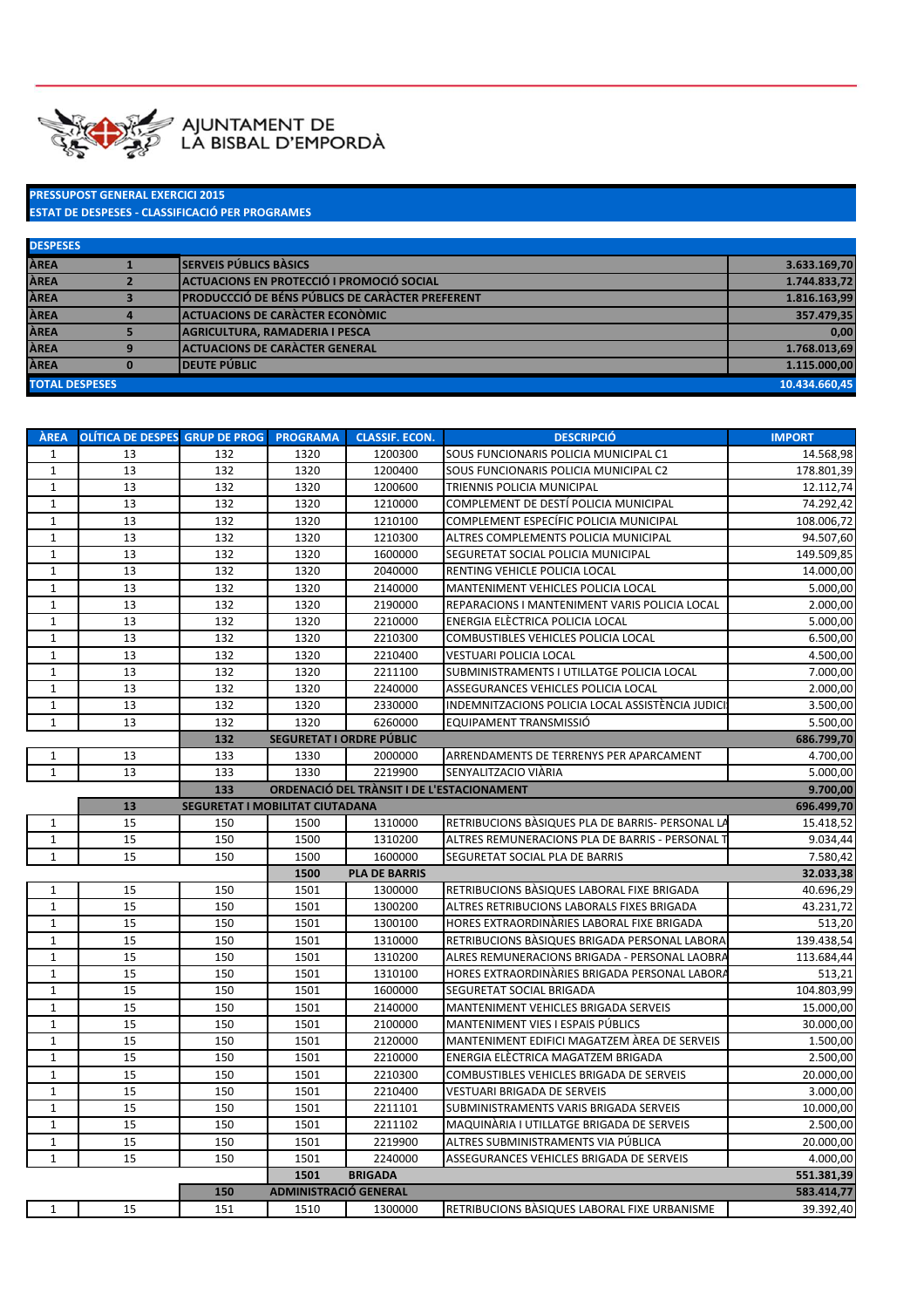| $\mathbf{1}$ | 15 | 151                          | 1510                     | 1300200                                       | ALTRES REMUNERACIONS LABORALS FIXE URBANISME                      | 28.256,16    |
|--------------|----|------------------------------|--------------------------|-----------------------------------------------|-------------------------------------------------------------------|--------------|
| $\mathbf{1}$ | 15 | 151                          | 1510                     | 1310000                                       | RETRIBUCIONS BASIQUES URBANSME PERSONAL LABOI                     | 52.401,51    |
| $\mathbf{1}$ | 15 | 151                          | 1510                     | 1310200                                       | ALTRES REMUNERACIONS URBANISME - PERSONAL LAB                     | 41.599,37    |
| $1\,$        | 15 | 151                          | 1510                     | 1600000                                       | SEGURETAT SOCIAL URBANISME                                        | 50.113,33    |
|              |    |                              |                          |                                               |                                                                   |              |
| $\mathbf{1}$ | 15 | 151                          | 1510                     | 2270600                                       | ASSESSORAMENT TÈCNIC URBANÍSTIC                                   | 22.000,00    |
| $\mathbf{1}$ | 15 | 151                          | 1510                     | 6000000                                       | CONVENI URBANÍSTIC PARROQUIA (RECTORIA)                           | 100.530,60   |
| $\mathbf{1}$ | 15 | 151                          | 1510                     | 6091800                                       | <b>ENCARREC DE PROJECTES I ALTRES TREBALLS TÈCNICS</b>            | 20.000,00    |
|              |    | 151                          |                          |                                               | URBANISME: PLANEJAMENT, GESTIÓ, EXECUCIÓ I DISCIPLINA URBANÍSTICA | 354.293,37   |
| $\mathbf{1}$ | 15 | 152                          | 1521                     | 4660000                                       | OFICINA MUNICIPAL D'HABITATGE                                     | 5.500,00     |
|              |    |                              | 1521                     |                                               | PROMOCIÓ I GESTIÓ DE L'HABITATGE DE PROTECCIÓ PÚBLICA             | 5.500,00     |
| 1            | 15 | 152                          | 1522                     | 7890000                                       | SUBVENCIONS REHABILITACIÓ FAÇANES RIU DARÓ                        | 20.000,00    |
| $\mathbf{1}$ | 15 | 152                          | 1522                     | 7890001                                       | SUBVENCIONS REHABILITACIÓ NUCLI ANTIC                             | 40.000,00    |
|              |    |                              | 1522                     |                                               | CONSERVACIÓ I REHABILITACIÓ DE L'EDIFICACIÓ                       | 60.000,00    |
|              |    | 152                          | <b>HABITATGE</b>         |                                               |                                                                   | 65.500,00    |
| 1            | 15 | 153                          | 1532                     | 6192700                                       | REPOSICIÓ DE FERM                                                 | 65.000,00    |
| $\mathbf{1}$ | 15 | 153                          | 1532                     | 6192701                                       | <b>ESPAIS PÚBLICS</b>                                             | 20.000,00    |
|              |    |                              | 1532                     |                                               | PAVIMENTACIÓ DE VIES PÚBLIQUES                                    | 85.000,00    |
|              |    | 153                          | <b>VIA PÚBLICA</b>       |                                               |                                                                   | 85.000,00    |
|              | 15 | <b>HABITATGE I URBANISME</b> |                          |                                               |                                                                   | 1.088.208,14 |
| $\mathbf{1}$ | 16 | 160                          | 1600                     | 2279900                                       | RETRIBUCIÓ SOREA SERVEI CLAVEGUERAM                               | 80.000,00    |
| $\mathbf{1}$ | 16 | 160                          | 1600                     | 2279901                                       | ALTRES TREBALLS REALITZATS CLAVEGUERAM                            | 5.000,00     |
|              |    | 160                          | <b>CLAVEGUERAM</b>       |                                               |                                                                   | 85.000,00    |
| $\mathbf{1}$ | 16 | 161                          | 1610                     | 2279900                                       | RETRIBUCIÓ SOREA SERVEI AIGUA                                     | 380.000,00   |
| $1\,$        | 16 | 161                          | 1610                     | 2250101                                       | CÀNON AIGUA ABASTAMENT                                            | 12.000,00    |
| $\mathbf{1}$ | 16 | 161                          | 1610                     | 2250102                                       | <b>CÀNON AIGUA ABONATS</b>                                        | 1,00         |
|              |    |                              |                          |                                               |                                                                   |              |
|              |    | 161                          |                          | <b>ABASTAMENT DOMICILIARI D'AIGUA POTABLE</b> |                                                                   | 392.001,00   |
| $\mathbf{1}$ | 16 | 161                          | 1621                     | 1310000                                       | RETRIBUCIONS BASIQUES RSU - PERSONAL LABORAL TE                   | 58.911,21    |
| $\mathbf{1}$ | 16 | 161                          | 1621                     | 1310200                                       | ALTRES RETRIBUCIONS RSU- PERSONAL LAOBRAL TMEP                    | 68.804,16    |
| $\mathbf{1}$ | 16 | 161                          | 1621                     | 1600000                                       | SEGURETAT SOCIAL RSU                                              | 39.591,76    |
| $\mathbf{1}$ | 16 | 162                          | 1621                     | 2140000                                       | MANTENIMENT VEHICLES RECOLLIDA RESIDUS                            | 10.000,00    |
| $\mathbf{1}$ | 16 | 162                          | 1621                     | 2210300                                       | CARBURANTS VEHICLES RECOLLIDA DE RESIDUS                          | 20.000,00    |
| $\mathbf{1}$ | 16 | 162                          | 1621                     | 2210400                                       | VESTUARI PERSONAL RECOLLIDA DE RESIDUS                            | 1.000,00     |
| $\mathbf{1}$ | 16 | 162                          | 1621                     | 2219900                                       | SUBMINISTRAMENTS RECOLLIDA DE RESIDUS                             | 3.500,00     |
| $1\,$        | 16 | 162                          | 1621                     | 2230000                                       | TRANSPORT RECOLLIDA RESIDUS                                       | 15.000,00    |
| $\mathbf{1}$ | 16 | 162                          | 1621                     | 2240000                                       | ASSEGURANCES VEHICLES RECOLLIDA DE RESIDUS                        | 2.500,00     |
|              |    |                              | 1621                     | <b>RECOLLIDA DE RESIDUS</b>                   |                                                                   | 219.307,13   |
| $\mathbf{1}$ | 16 | 162                          | 1622                     | 2210000                                       | ENERGIA ELECTRICA DEIXALLERIA                                     | 1.500,00     |
| $1\,$        | 16 | 162                          | 1622                     | 2219901                                       | SUBMINISTRAMENTS DEIXALLERIA                                      | 500,00       |
| $\mathbf{1}$ | 16 | 162                          | 1622                     | 2120000                                       | <b>MANTENIMENT DEIXALLERIA</b>                                    | 500,00       |
|              |    |                              | 1622                     | <b>GESTIÓ DE RESIDUS</b>                      |                                                                   | 2.500,00     |
| $\mathbf{1}$ | 16 | 162                          | 1623                     | 2500000                                       | <b>TRACTAMENT RESIDUS</b>                                         | 375.000,00   |
|              |    |                              | 1623                     | <b>TRACTAMENT DE RESIDUS</b>                  |                                                                   | 375.000,00   |
|              |    | 162                          |                          | RECOLLIDA, GESTIÓ I TRACTAMENT DE RESIDUS     |                                                                   | 596.807,13   |
| 1            | 16 | 163                          | 1630                     | 1310000                                       | RETRIBUCIONS BASIQUES NETEJA VIARIA- PERSONAL TE                  | 66.593,87    |
| $\mathbf{1}$ | 16 | 163                          | 1630                     | 1310200                                       | ALTRES REMUNERACIONS NETEJA VIARIA - PERSONAL 1                   | 51.225,96    |
| 1            | 16 | 163                          | 1630                     | 1600000                                       | SEGURETAT SOCIAL NETEJA VIARIA                                    | 36.524,15    |
| $\mathbf{1}$ | 16 | 163                          | 1630                     | 2140000                                       | MANTENIMENT VEHICLES NETEJA VIARIA                                | 16.500,00    |
| $\mathbf{1}$ | 16 | 163                          | 1630                     | 2210300                                       | COMBUSTIBLES VEHICLES NETEJA VIARIA                               | 9.000,00     |
| $\mathbf{1}$ | 16 | 163                          | 1630                     | 2210400                                       | VESTUARI PERSONAL DE NETEJA VIÀRIA                                | 500,00       |
| $\mathbf{1}$ | 16 | 163                          | 1630                     | 2219900                                       | SUBMINISTRAMENTS VARIS NETEJA VIARIA                              | 5.000,00     |
| $\mathbf{1}$ | 16 | 163                          | 1630                     | 2240000                                       | ASSEGURANCES VEHICLES NETEJA VIARIA                               | 500,00       |
|              |    |                              |                          |                                               |                                                                   |              |
|              |    | 163                          | NETEJA VIÀRIA            |                                               |                                                                   | 185.843,98   |
| $\mathbf{1}$ | 16 | 164                          | 1640                     | 1310000                                       | RETRIBUCIONS BASIQUES CEMENTIRI - PERSONAL TEM                    | 9.355,12     |
| $\mathbf{1}$ | 16 | 164                          | 1640                     | 1310200                                       | ALTRES REMUNERACIONS CEMENTIRI - PERSONAL LABO                    | 7.730,64     |
| $\mathbf{1}$ | 16 | 164                          | 1640                     | 1600000                                       | SEGURETAT SOCIAL CEMENTIRI                                        | 5.296,59     |
| 1            | 16 | 164                          | 1640                     | 2120000                                       | <b>MANTENIMENT CEMENTIRI</b>                                      | 500,00       |
| $\mathbf{1}$ | 16 | 164                          | 1640                     | 2210000                                       | ENERGIA ELÈCTRICA CEMENTIRI                                       | 500,00       |
| $\mathbf{1}$ | 16 | 164                          | 1640                     | 2219900                                       | ALTRES SUBMINISTRAMENTS CEMENTIRI                                 | 1.500,00     |
| $\mathbf{1}$ | 16 | 164                          | 1640                     | 6210000                                       | ADQUISICIÓ TERRENYS CEMENTIRI (CONVENI)                           | 23.667,85    |
|              |    | 164                          |                          | <b>CEMENTIRI I SERVEIS FUNERARIS</b>          |                                                                   | 48.550,20    |
| 1            | 16 | 165                          | 1650                     | 2100000                                       | MANTENIMENT ENLLUMENAT PÚBLIC                                     | 15.000,00    |
| $\mathbf{1}$ | 16 | 165                          | 1650                     | 2210000                                       | ENLLUMENAT PÚBLIC                                                 | 168.000,00   |
| $1\,$        |    |                              |                          |                                               |                                                                   | 35.000,00    |
|              | 16 | 165                          | 1650                     | 6192300                                       | PLA MILLORA ENLLUMENAT                                            |              |
|              |    | 165                          | <b>ENLLUMENAT PÚBLIC</b> |                                               |                                                                   | 218.000,00   |
|              | 16 | <b>BENESTAR COMUNITARI</b>   |                          |                                               |                                                                   | 1.526.202,31 |
| 1            | 17 | 170                          | 1700                     | 1300000                                       | RETRIBUCIONS BASIQUES LABORAL FIXE MEDI AMBIENT                   | 22.383,99    |
| $\mathbf{1}$ | 17 | 170                          | 1700                     | 1300200                                       | ALTRES REMUNERACIONS LABORAL MEDI AMBIENT                         | 10.820,16    |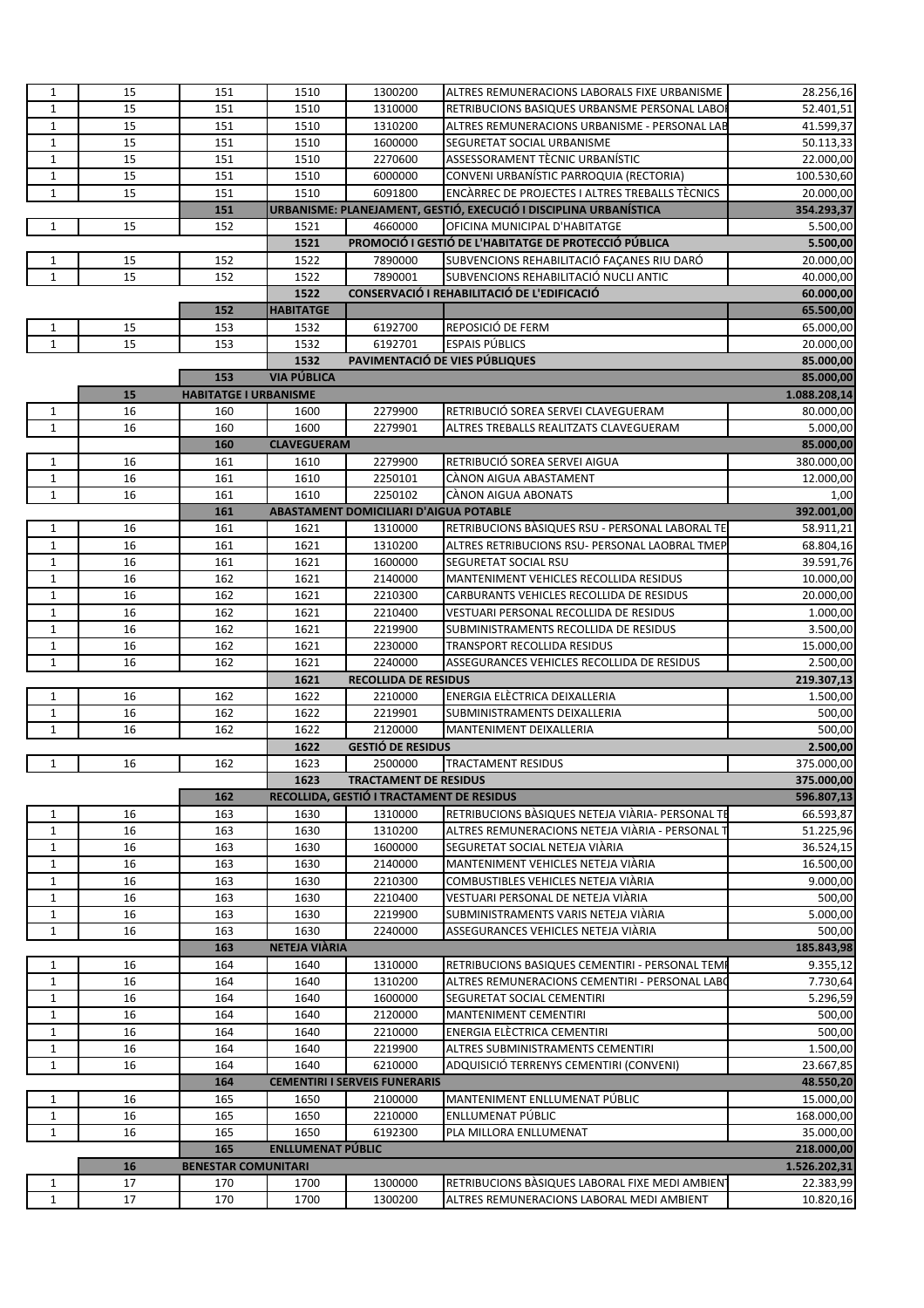|              | 17                            | 170                                           | 1700                   | 1600000 | SEGURETAT SOCIAL MEDI AMBIENT                  | 10.293,29    |  |
|--------------|-------------------------------|-----------------------------------------------|------------------------|---------|------------------------------------------------|--------------|--|
| 1            | 17                            | 170                                           | 1700                   | 2219900 | ALTRES SUBMINISTRAMENTS MEDI AMBIENT           | 3.500,00     |  |
| 1            | 17                            | 170                                           | 1700                   | 2270600 | <b>ACTIVITATS MEDI AMBIENT</b>                 | 20.000,00    |  |
|              | 17                            | 170                                           | 1700                   | 2279900 | ALTRES TREBALLS MEDI AMBIENT                   | 14.000,00    |  |
|              | 17                            | 170                                           | 1700                   | 2279901 | NETEJA DE RECS I MARGES                        | 5.000,00     |  |
| $\mathbf{1}$ | 17                            | 170                                           | 1700                   | 4660000 | <b>QUOTA CILMA</b>                             | 400,00       |  |
|              | 17                            | 170                                           | 1700                   | 4670000 | <b>CONSORCI LES GAVARRES</b>                   | 2.800,00     |  |
|              | 17                            | 170                                           | 1700                   | 4800000 | SUBVENCIÓ ADF                                  | 1.000,00     |  |
|              |                               | ADMINISTRACIÓ GENERAL DEL MEDI AMBIENT<br>170 |                        |         |                                                |              |  |
|              | 17                            | 171                                           | 1710                   | 1310000 | RETRIBUCIONS BASIQUES JARDINERS PERSONAL LABOR | 45.108,81    |  |
|              | 17                            | 171                                           | 1710                   | 1310200 | ALTRES REMUNERACIONS JARDINERS - PERSONAL LABO | 31.274,48    |  |
|              | 17                            | 171                                           | 1710                   | 1600000 | <b>SEGURETAT SOCIAL JARDINERS</b>              | 23.678,82    |  |
| 1            | 17                            | 171                                           | 1710                   | 2100000 | <b>MANTENIMENT DE PARCS</b>                    | 11.000,00    |  |
| 1            | 17                            | 171                                           | 1710                   | 2279900 | SERVEI EXTERN DE JARDINERIA - CONSELL COMARCAL | 50.000,00    |  |
|              | 17                            | 171                                           | 1710                   | 6390000 | <b>INVERSIÓ PARCS INFANTILS</b>                | 71.000,00    |  |
|              |                               | 171                                           | <b>PARCS I JARDINS</b> |         |                                                | 232.062,11   |  |
|              | 17                            | <b>MEDI AMBIENT</b>                           |                        |         |                                                | 322.259,55   |  |
|              | <b>SERVEIS PÚBLICS BÀSICS</b> |                                               |                        |         |                                                | 3.633.169,70 |  |

| ÀREA           | <b>OLÍTICA DE DESPES GRUP DE PROG</b>            |                                   | <b>PROGRAMA</b> | <b>CLASSIF. ECON.</b>              | <b>DESCRIPCIÓ</b>                                | <b>IMPORT</b> |  |  |
|----------------|--------------------------------------------------|-----------------------------------|-----------------|------------------------------------|--------------------------------------------------|---------------|--|--|
| $\overline{2}$ | 23                                               | 231                               | 2310            | 2279901                            | ACTUACIONS IMMIGRACIÓ                            | 500.00        |  |  |
| $\overline{2}$ | 23                                               | 231                               | 2310            | 2279902                            | POLÍTIQUES D'IGUALTAT ENTRE DONES I HOMES        | 7.500.00      |  |  |
| $\overline{2}$ | 23                                               | 231                               | 2310            | 2279903                            | ALTRES TREBALLS SERVEIS SOCIALS                  | 15.000,00     |  |  |
| $\overline{2}$ | 23                                               | 231                               | 2310            | 4650000                            | CONVENI SERVEIS SOCIALS CONSELL COMARCAL         | 114.000,00    |  |  |
| $\overline{2}$ | 23                                               | 231                               | 2310            | 4650001                            | CONVENI CENTRE OBERT CONSELL COMARCAL            | 12.500.00     |  |  |
| $\overline{2}$ | 23                                               | 231                               | 2310            | 4650002                            | CONVENI CLUB DE LA FEINA - CCBE                  | 8.500,00      |  |  |
| $\overline{2}$ | 23                                               | 231                               | 2310            | 4650003                            | ACTUACIONS INMIGRACIÓ - CCBE                     | 5.000.00      |  |  |
| $\overline{2}$ | 23                                               | 231                               | 2310            | 4800000                            | AJUDES/SUBVENCIONS SERVEIS SOCIALS               | 15.000,00     |  |  |
| $\overline{2}$ | 23                                               | 231                               | 2310            | 4800002                            | <b>ACTUACIONS SOCIALS PLA DE BARRIS</b>          | 30.000,00     |  |  |
| $\overline{2}$ | 23                                               | 231                               | 2310            | 4800003                            | <b>CONVENI CÀRITAS</b>                           | 5.000,00      |  |  |
| $\overline{2}$ | 23                                               | 231                               | 2310            | 4800004                            | <b>CONVENI EL TRAMPOLÍ</b>                       | 3.000,00      |  |  |
| $\overline{2}$ | 23                                               | 231                               | 2310            | 4800005                            | SUBVENCIÓ AGENDA LLATINOAMERICANA                | 1.500,00      |  |  |
| $\overline{2}$ | 23                                               | 231                               | 2310            | 4900000                            | <b>CONVENI PROJECTE XEVI</b>                     | 1.200,00      |  |  |
| $\overline{2}$ | 23                                               | 231                               | 2310            | 4900001                            | <b>CONVENI PROJECTE EDUCAL</b>                   | 1.200,00      |  |  |
| $\overline{2}$ | 23                                               | 231                               | 2310            | 4900002                            | CONVENI PROJECTE D'AGUA                          | 1.200,00      |  |  |
| $\overline{2}$ | 23                                               | 231                               | 2310            | 4900003                            | CONVENI AGERMENAMENT SENSE FRONTERES             | 1.200,00      |  |  |
| $\overline{2}$ | 23                                               | 231                               | 2310            | 4900004                            | SUBVENCIONS SOLIDARITAT I COOPERACIÓ             | 1.000,00      |  |  |
|                |                                                  |                                   | 2310            | <b>SERVEIS SOCIALS</b>             |                                                  | 223.300,00    |  |  |
| $\overline{2}$ | 23                                               | 231                               | 2311            | 1200400                            | SOUS FUNCIONARIS RESIDÈNCIA GERIÀTRICA GRUP C2   | 10.026,32     |  |  |
| $\overline{2}$ | 23                                               | 231                               | 2311            | 1200600                            | TRIENNIS FUNCIONARIS RESIDÈNCIA GERIÀTRICA       | 2.577,60      |  |  |
| $\overline{2}$ | 23                                               | 231                               | 2311            | 1210000                            | COMPLEMENT DE DESTÍ FUNCIONARIS RESIDÈNCIA GEF   | 4.199,16      |  |  |
| $\overline{2}$ | 23                                               | 231                               | 2311            | 1210100                            | COMPLEMENT ESPECÍFIC FUNCIONARIS RESIDÈNCIA GE   | 3.044.16      |  |  |
| $\overline{2}$ | 23                                               | 231                               | 2311            | 1300000                            | RETRIBUCIONS BÀSIQUES LABORAL FIXE RESIDÈNCIA GI | 224.702.43    |  |  |
| $\overline{2}$ | 23                                               | 231                               | 2311            | 1300200                            | ALTRES REMUNERACIONS LABORALS FIXES RESIDÈNCIA   | 165.401,68    |  |  |
| $\overline{2}$ | 23                                               | 231                               | 2311            | 1310000                            | RETRIBUCIONS BASIQUES LABORAL TEMPORAL RESIDÈI   | 276.933,14    |  |  |
| $\overline{2}$ | 23                                               | 231                               | 2311            | 1310200                            | ALTRES REMUNERACIONS LABORALS TEMPORALS RESID    | 186.828,28    |  |  |
| $\overline{2}$ | 23                                               | 231                               | 2311            | 1400000                            | SUBSTITUCIONS RESIDÈNCIA GERIÀTRICA              | 52.000,00     |  |  |
| $\overline{2}$ | 23                                               | 231                               | 2311            | 1600000                            | SEGURETAT SOCIAL RESIDÈNCIA GERIÀTRICA           | 286.970,95    |  |  |
| $\overline{2}$ | 23                                               | 231                               | 2311            | 2120000                            | MANTENIMENT EDIFICI RESIDÈNCIA GERIÀTRICA        | 3.500,00      |  |  |
| $\overline{2}$ | 23                                               | 231                               | 2311            | 2190000                            | ALTRES MANTENIMENTS RESIDÈNCIA GERIÀTRICA        | 15.000,00     |  |  |
| $\overline{2}$ | 23                                               | 231                               | 2311            | 2210000                            | ENERGIA ELÈCTRICA RESIDÈNCIA GERIÀTRICA          | 30.000,00     |  |  |
| $\overline{2}$ | 23                                               | 231                               | 2311            | 2210200                            | GAS RESIDÈNCIA GERIÀTRICA                        | 22.000,00     |  |  |
| $\overline{2}$ | 23                                               | 231                               | 2311            | 2210300                            | COMBUSTIBLES RESIDÈNCIA GERIÀTRICA               | 1.000.00      |  |  |
| $\overline{2}$ | 23                                               | 231                               | 2311            | 2210400                            | VESTUARI RESIDÈNCIA GERIÀTRICA                   | 2.000,00      |  |  |
| $\overline{2}$ | 23                                               | 231                               | 2311            | 2219900                            | SUBMINISTRAMENTS VARIS RESIDÈNCIA GERIÀTRICA     | 205.000,00    |  |  |
| $\overline{2}$ | 23                                               | 231                               | 2311            | 2240000                            | ASSEGURANCES VEHICLE RESIDÈNCIA GERIÀTRICA       | 350,00        |  |  |
| $\overline{2}$ | 23                                               | 231                               | 2311            | 2279900                            | ALTRES TREBALLS RESIDÈNCIA GERIÀTRICA            | 20.000,00     |  |  |
| $\overline{2}$ | 23                                               | 231                               | 2311            | 6390000                            | REPOSICIÓ BENS MOBLES GERIATRIC                  | 10.000,00     |  |  |
|                |                                                  |                                   | 2311            | RESIDÈNCIA GERIÀTRICA              |                                                  | 1.521.533.72  |  |  |
|                |                                                  | 231                               |                 | <b>ASSISTÈNCIA SOCIAL PRIMÀRIA</b> |                                                  | 1.744.833,72  |  |  |
|                | 23                                               | SERVEIS SOCIALS I PROMOCIÓ SOCIAL |                 |                                    |                                                  | 1.744.833,72  |  |  |
| $\overline{2}$ | <b>ACTUACIONS DE PROTECCIÓ I PROMOCIÓ SOCIAL</b> |                                   |                 |                                    |                                                  |               |  |  |

| AREA OLÍTICA DE DESPES GRUP DE PROGI PROGRAMA CLASSIF. ECON. |     |      |         | DESCRIPCIO                                     | <b>MPORT</b> |
|--------------------------------------------------------------|-----|------|---------|------------------------------------------------|--------------|
|                                                              | ے⊥د | 3120 | 2279900 | LALTRES TREBALLS -PRESTACIO SERVEIS AMBULANCIA | 5.800.00     |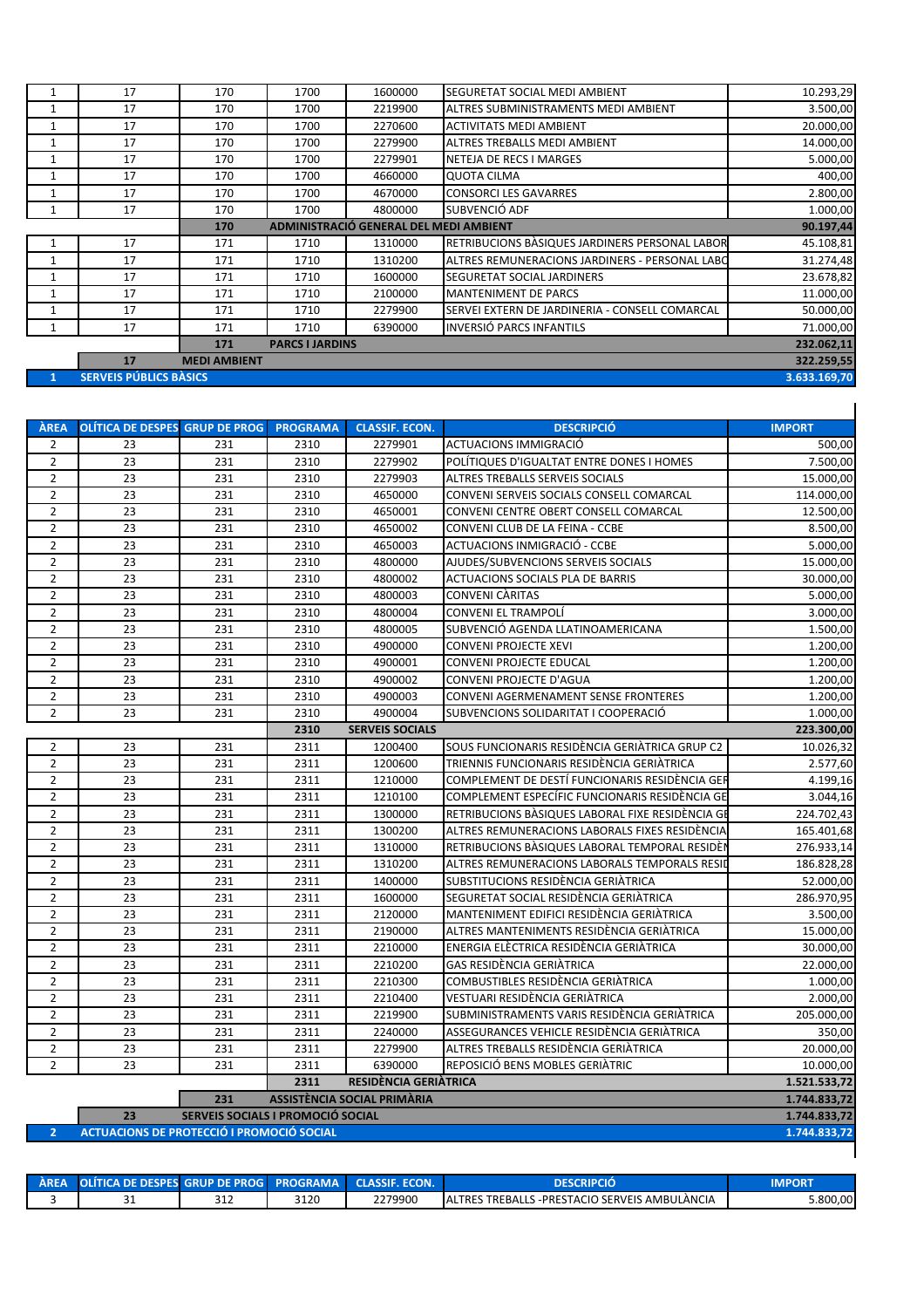|              |          | 312             |              |                                                | <b>HOSPITALS, SERVEIS ASSISTENCIALS I CENTRES DE SALUT</b>                           | 5.800,00                |
|--------------|----------|-----------------|--------------|------------------------------------------------|--------------------------------------------------------------------------------------|-------------------------|
|              | 31       | <b>SANITAT</b>  |              |                                                |                                                                                      | 5.800,00                |
| 3            | 32       | 320             | 3200         | 1310000                                        | RETRIBUCIONS BÀSIQUES EDUACIÓ - PERSONAL LABOR                                       | 37.125,94               |
| 3            | 32       | 320             | 3200         | 1310200                                        | ALTRES REMUNERACIONS EDUCACIÓ - PERSONAL LABO                                        | 20.729,64               |
| 3            | 32       | 320             | 3200         | 1600000                                        | SEGURETAT SOCIAL EDUCACIÓ                                                            | 17.935,23               |
| 3            | 32       | 320             | 3200         | 2219900                                        | <b>ALTRES SUBMINISTRAMENTS</b>                                                       | 1.000,00                |
| 3            | 32       | 320             | 3200         | 2219901                                        | SUBMINISTRAMENTS EDUCACIÓ                                                            | 2.000,00                |
| 3            | 32       | 320             | 3200         | 2260900                                        | <b>ACTIVITATS EDUCACIÓ</b>                                                           | 10.000,00               |
| $\mathbf{2}$ | 23       | 320             | 3200         | 2269900                                        | <b>UEC</b>                                                                           | 21.000,00               |
| 3            | 32       | 320<br>320      | 3200         | 2279900<br>ADMINISTRACIÓ GENERAL DE L'EDUCACIÓ | ALTRES TREBALLS EDUCACIÓ                                                             | 12.500,00<br>122.290,81 |
| 3            | 32       | 323             | 3231         | 1300001                                        | RETRIBUCIONS BASIQUES LABORAL FIXE ESCOLA BRESS                                      | 132.462,30              |
| 3            | 32       | 323             | 3231         | 1300201                                        | ALTRES REMUNERACIONS LABORALS FIXE ESCOLA BRES                                       | 93.136,08               |
| 3            | 32       | 323             | 3231         | 1310001                                        | RETRIBUCIONS BASIQUES ESCOLA BRESSOL PERSONAL                                        | 30.334,19               |
| 3            | 32       | 323             | 3231         | 1310201                                        | ALTRES REMUNERACIONS ESCOLA BRESSOL- PERSONAL                                        | 19.528,80               |
| 3            | 32       | 323             | 3231         | 1600000                                        | SEGURETAT SOCIAL ESCOLA BRESSOL                                                      | 85.393,03               |
| 3            | 32       | 323             | 3231         | 2120000                                        | MANTENIMENT EDIFICI ESCOLA BRESSOL                                                   | 4.500,00                |
| 3            | 32       | 323             | 3231         | 2210000                                        | ENERGIA ELECTRICA ESCOLA BRESSOL                                                     | 8.000,00                |
| 3            | 32       | 323             | 3231         | 2210200                                        | CONSUM GAS ESCOLA BRESSOL                                                            | 5.000,00                |
| 3            | 32       | 323             | 3231         | 2210400                                        | VESTUARI LLAR D'INFANTS - CONSERGES ESCOLES                                          | 500,00                  |
| 3            | 32       | 323             | 3231         | 2219900                                        | SUBMINISTRAMENTS ESCOLA BRESSOL                                                      | 20.000,00               |
| 3            | 32       | 323             | 3231         | 2269900                                        | SORTIDES I EXCURSIONS ESCOLA INFANTIL                                                | 4.500,00                |
|              |          |                 | 3231         | <b>ESCOLA BRESSOL</b>                          |                                                                                      | 403.354,40              |
| 3            | 32       | 323             | 3232         | 1300002                                        | RETRIBUCIONS BASIQUES LABORALS FIXE                                                  | 19.148,96               |
| 3            | 32       | 323             | 3232         | 1300202                                        | ALTRES REMUNERACIONS LABORALS FIXE                                                   | 18.224,88               |
| 3            | 32       | 323             | 3232         | 1600000                                        | SEGURETAT SOCIAL CEIPS                                                               | 11.585,89               |
| 3<br>3       | 32<br>32 | 323<br>323      | 3232<br>3232 | 2120000<br>2210001                             | MANTENIMENT EDIF. ESCOLARS (J.MARGARIT, M.CLARA<br>ENERGIA ELÈCTRICA CEIP J.MARGARIT | 20.000,00               |
| 3            | 32       | 323             | 3232         | 2210002                                        | ENERGIA ELECTRICA CEIP MAS CLARA                                                     | 11.000,00<br>11.000,00  |
| 3            | 32       | 323             | 3232         | 2210003                                        | ENERGIA ELÈCTRICA CEIP EMPORDANET                                                    | 8.000,00                |
| 3            | 32       | 323             | 3232         | 2210201                                        | <b>GAS CEIP J.MARGARIT</b>                                                           | 10.000,00               |
| 3            | 32       | 323             | 3232         | 2210202                                        | GAS CEIP MAS CLARA                                                                   | 2.500,00                |
| 3            | 32       | 323             | 3232         | 2210301                                        | COMBUSTIBLES CEIP J.MARGARIT                                                         | 6.500,00                |
| 3            | 32       | 323             | 3232         | 2210302                                        | COMBUSTIBLES CEIP MAS CLARA                                                          | 5.000,00                |
| 3            | 32       | 323             | 3232         | 2219901                                        | SUBMINISTRAMENTS CEIP J.MARGARIT                                                     | 6.000,00                |
| 3            | 32       | 323             | 3232         | 2219902                                        | SUBMINISTRAMENTS CEIP MAS CLARA                                                      | 5.000,00                |
| 3            | 32       | 323             | 3232         | 2219903                                        | SUBMINISTRAMENTS CEIP EMPORDANET                                                     | 3.500,00                |
| 3            | 32       | 323             | 3232         | 4800000                                        | CONVENI "ELS ÀNGELS" DE PALAMÓS                                                      | 10.000,00               |
|              |          |                 | 3232         |                                                | <b>CEIPS I CENTRES EDUCACIÓ ESPECIAL</b>                                             | 147.459,73              |
|              |          | 323             |              |                                                | FUNCIONAMENT DE CENTRES DOCENTS D'ENSENYAMENT INFANTIL, PRIMARI I EDUCACI            | 550.814,13              |
| 3            | 32       | 326             | 3261         | 2219901                                        | SUBMINISTRAMENTS ESCOLA DE MÚSICA                                                    | 1.000.00                |
| 3            | 32       | 326             | 3261         | 2279900                                        | ESCOLA DE MÚSICA CONRAD SALÓ                                                         | 85.000,00               |
| 3            | 32       | 326             | 3261<br>3262 | <b>ESCOLA DE MÚSICA</b><br>2120000             | MANTENIMENT EDIFICI COLL I VEHÍ                                                      | 86.000,00<br>2.000,00   |
| 3            | 32       | 326             | 3262         | 2210000                                        | ENERGIA ELÈCTRICA EDIFICI COLL I VEHÍ                                                | 2.500,00                |
| 3            | 32       | 326             | 3262         | 2210300                                        | COMBUSTIBLES EDIFICI COLL I VEHÍ                                                     | 10.000,00               |
| 3            | 32       | 326             | 3262         | 2219900                                        | SUBMINISTRAMENTS EDIFICI COLL I VEHÍ                                                 | 1.500,00                |
|              |          |                 | 3262         | COLL I VEHÍ                                    |                                                                                      | 16.000,00               |
| 3            | 32       | 326             | 3263         | 2219900                                        | SUBMINISTRAMENTS ESCOLA DE DIBUIX                                                    | 500,00                  |
| 3            | 32       | 326             | 3263         | 2279900                                        | AULA DE DIBUIX - PROFESSIONALS                                                       | 9.000.00                |
|              |          |                 | 3263         | <b>AULA DE DIBUIX</b>                          |                                                                                      | 9.500,00                |
| 3            | 32       | 326             | 3264         | 2219900                                        | SUBMINISTRAMENTS AULA D'ADULTS                                                       | 1.000,00                |
| 3            | 32       | 326             | 3264         | 2279900                                        | AULA D'ADULTS I ALTRES ACTIVITATS                                                    | 25.000,00               |
|              |          |                 | 3264         | <b>AULA D'ADULTS</b>                           |                                                                                      | 26.000,00               |
| 3            | 32       | 326             | 3265         | 4670000                                        | CONSORCI NORMALITZACIÓ LINGÜÍSTICA                                                   | 21.000,00               |
|              |          |                 | 3265         | SERVEI DE CATALÀ                               |                                                                                      | 21.000,00               |
|              |          | 326             |              | SERVEIS COMPLEMENTARIS D'EDUCACIÓ              |                                                                                      | 158.500,00              |
|              | 32       | <b>EDUCACIÓ</b> |              |                                                |                                                                                      | 831.604,94              |
| 3            | 33       | 330             | 3300         | 1200400                                        | SOUS FUNCIONARIS CULTURA GRUP C2                                                     | 11.063,82               |
| 3<br>3       | 33<br>33 | 330<br>330      | 3300<br>3300 | 1200600<br>1210000                             | TRIENIS FUNCIONARIS CULTURA<br>COMPLEMENT DESTÍ FUNCIONARIS CULTURA                  | 2.792,40<br>4.199,16    |
| 3            | 33       | 330             | 3300         | 1210100                                        | COMPLEMENT ESPECÍFIC FUNCIONARIS CULTURA                                             | 6.103,32                |
| 3            | 33       | 330             | 3300         | 1310000                                        | RETRIBUCIONS BASIQUES CULTURA - PERSONAL LABOR                                       | 43.229,62               |
| 3            | 33       | 330             | 3300         | 1310200                                        | ALTRES REMUNERACIONS CULTURA - PERSONAL LABOF                                        | 30.179,72               |
| 3            | 33       | 330             | 3300         | 1600000                                        | SEGURETAT SOCIAL CULTURA                                                             | 30.246,09               |
| 3            | 33       | 330             | 3300         | 2279900                                        | <b>REDACCIONS PAU</b>                                                                | 5.000,00                |
|              |          |                 |              | 330 ADMINISTRACIÓ GENERAL DE LA CULTURA        |                                                                                      | 132.814,13              |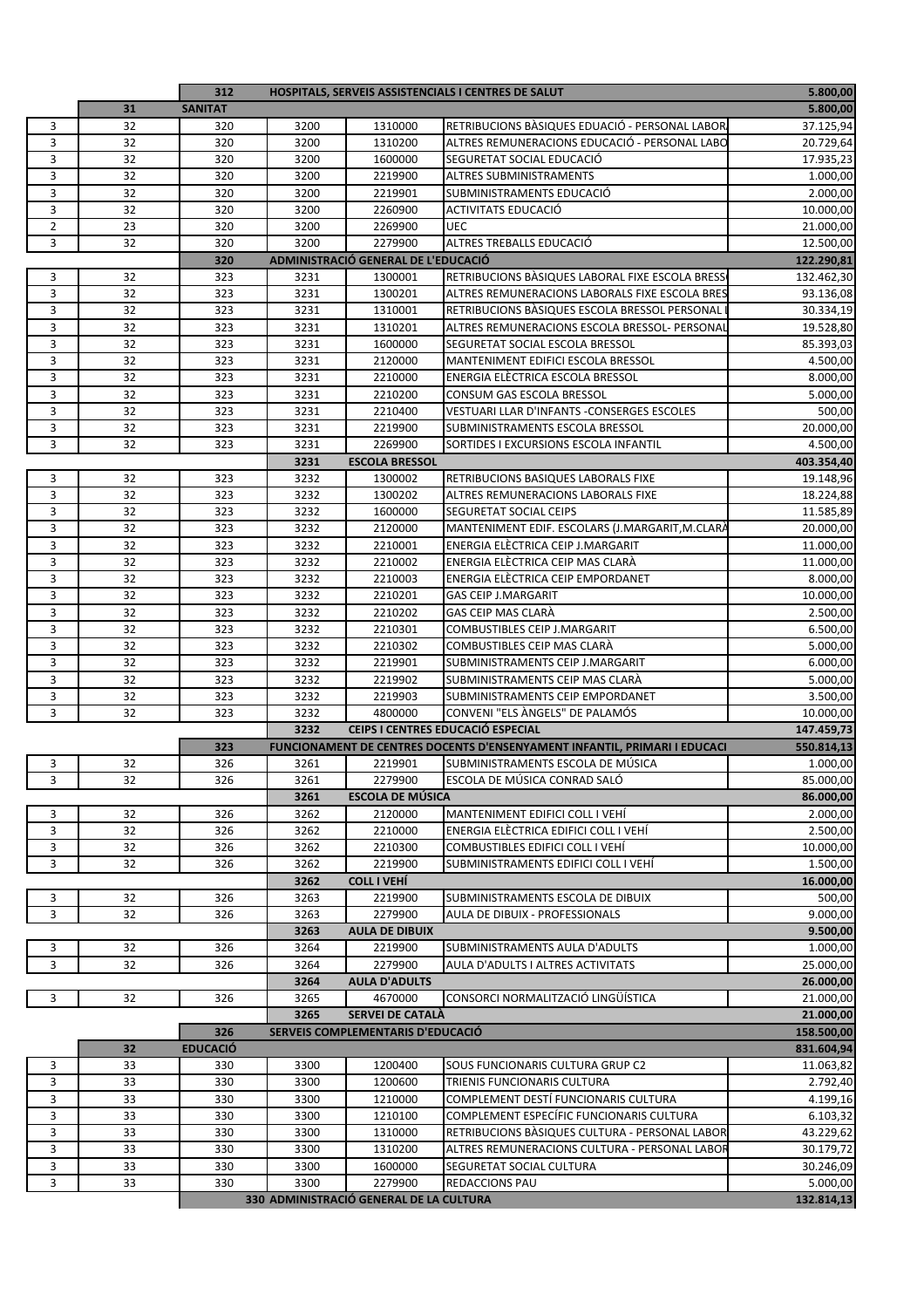| 3 | 33 | 332            | 3321                        | 1310000                               | RETRIBUCIONS BASIQUES BIBLIOTECA - PERSONAL LABO   | 20.141,64              |
|---|----|----------------|-----------------------------|---------------------------------------|----------------------------------------------------|------------------------|
| 3 | 33 | 332            | 3321                        | 1310200                               | ALTRES REMUNERACIONS BIBLIOTECA - PERSONAL LAB     | 10.107,84              |
| 3 | 33 | 332            | 3321                        | 1600000                               | SEGURETAT SOCIAL BIBLIOTECA                        | 9.377,34               |
| 3 | 33 | 332            | 3321                        | 2200100                               | ADQUISICIÓ FONS BIBLIOTECA                         | 3.000,00               |
| 3 | 33 | 332            | 3321                        | 2270600                               | <b>ACTIVITATS BIBLIOTECA</b>                       | 1.000,00               |
|   |    |                | 3321                        | <b>BIBLIOTECA</b>                     |                                                    | 43.626,82              |
| 3 | 33 | 332            | 3322                        | 1200300                               | SOUS FUNCIONARIS ARXIUS GRUP C1                    | 12.675,98              |
| 3 | 33 | 332            | 3322                        | 1200600                               | TRIENIS FUNCIONARIS ARXIU                          | 2.223,00               |
| 3 | 33 | 332            | 3322                        | 1210000                               | COMPLEMENT DESTÍ FUNCIONARIS ARXIU                 | 4.737,48               |
|   |    |                |                             |                                       |                                                    |                        |
| 3 | 33 | 332            | 3322                        | 1210100                               | COMPLEMENT ESPECÍFIC FUNCIONARIS ARXIU             | 8.613,72               |
| 3 | 33 | 332            | 3322                        | 1600000                               | <b>SEGURETAT SOCIAL ARXIU</b>                      | 8.757,56               |
| 3 | 33 | 332            | 3322                        | 2210000                               | ENERGIA ELÈCTRICA ARXIU                            | 8.000,00               |
| 3 | 33 | 332            | 3322                        | 2269900                               | DESPESES DIVERSES ARXIU                            | 2.000,00               |
|   |    |                | 3322                        | <b>ARXIU</b>                          |                                                    | 47.007,74              |
|   |    | 332            | <b>BILIOTEQUES I ARXIUS</b> |                                       |                                                    | 90.634,56              |
| 3 | 33 | 333            | 3331                        | 2120000                               | MANTENIMENT EDIFICI TEATRE MUNICIPAL               | 10.000,00              |
| 3 | 33 | 333            | 3331                        | 2210000                               | ENERGIA ELECTRICA EDIFICI EL MUNDIAL               | 13.000,00              |
| 3 | 33 | 333            | 3331                        | 2210200                               | CONSUM GAS TEATRE MUNDIAL                          | 10.000,00              |
| 3 | 33 | 333            | 3331                        | 2210400                               | <b>VESTUARI TEATRE MUNDIAL</b>                     | 500,00                 |
| 3 | 33 | 333            | 3331                        | 2211100                               | SUBMINISTR. MAQUINÀRIA I UTILLATGE T.MUNDIAL       | 500,00                 |
| 3 | 33 | 333            | 3331                        | 2219900                               | ALTRES SUBMINISTRAMENTS EDIFICI MUNDIAL            | 10.000,00              |
|   |    |                |                             |                                       |                                                    |                        |
| 3 | 33 | 333            | 3331                        | 2260900                               | PROGRAMACIÓ TEATRE MUNDIAL                         | 38.000,00              |
|   |    |                | 3331                        | <b>TEATRE MUNDIAL</b>                 |                                                    | 82.000,00              |
| 3 | 33 | 333            | 3332                        | 4100000                               | APORTACIÓ PATRONAT TERRACOTTA MUSEU                | $\overline{61.500,00}$ |
| 3 | 33 | 333            | 3332                        | 6320100                               | <b>TERRACOTTA EXTERIORS</b>                        | 30.000,00              |
|   |    |                | 3332                        | <b>MUSEUS</b>                         |                                                    | 91.500,00              |
|   |    | 333            |                             | <b>EQUIPAMENTS CULTURALS I MUSEUS</b> |                                                    | 173.500,00             |
| 3 | 33 | 334            | 3340                        | 2260900                               | <b>ACTIVITATS CULTURA</b>                          | 19.500,00              |
| 3 | 33 | 334            | 3340                        | 2260901                               | <b>ESCENA BISBALENCA</b>                           | 7.000,00               |
| 3 | 33 | 334            | 3340                        | 4800000                               | <b>SUBVENCIONS ENTITATS I ASSOCIACIONS</b>         | 18.000,00              |
| 3 | 33 | 334            | 3340                        | 4800001                               | SUBVENCIÓ APLEC DE LA SARDANA                      | 2.200,00               |
| 3 | 33 | 334            | 3340                        | 4800002                               | SUBVENCIÓ XARXA                                    | 5.500,00               |
| 3 | 33 | 334            | 3340                        | 4800003                               | SUBVENCIÓ JOVENTUTS MUSICALS                       | 7.100,00               |
| 3 | 33 | 334            | 3340                        | 4800004                               | SUBVENCIÓ BISBAL JOVE - 25È ANIVERSARI             | 1.000,00               |
| 3 | 33 | 334            | 3340                        | 4800005                               | <b>CONVENI I-TACA</b>                              | 3.000,00               |
| 3 | 33 | 334            | 3340                        | 4800005                               | <b>CONVENI 30 ANYS DRACS</b>                       | 5.000,00               |
|   |    |                | <b>PROMOCIÓ CULTURAL</b>    |                                       |                                                    |                        |
|   |    | 334            |                             |                                       |                                                    | 68.300,00              |
| 3 | 33 | 336            | 3360                        | 2260200                               | <b>ACTIVITATS CASTELL - PALAU</b>                  | 1.500,00               |
| 3 | 33 | 336            | 3360                        | 2120000                               | <b>MANTENIMENT EDIFICI CASTELL</b>                 | 600,00                 |
| 3 | 33 | 336            | 3360                        | 2210000                               | ENERGIA ELÈCTRICA EDIFICI CASTELL                  | 750,00                 |
| 3 | 33 | 336            | 3360                        | 2219900                               | ALTRES SUBMINISTRAMENTS CASTELL                    | 1.000,00               |
|   |    | 336            |                             |                                       | PROTECCIO I GESTIO DEL PATRIMONI HISTORIC-ARTISTIC | 3.850,00               |
| 3 | 33 | 338            | 3380                        | 2260900                               | PROGRAMACIÓ FIRA DE CIRC                           | 30.000,00              |
| 3 | 33 | 338            | 3380                        | 2269900                               | PROGRAMACIÓ FESTA MAJOR                            | 35.000,00              |
| 3 | 33 | 338            | 3380                        | 4800000                               | <b>SUBVENCIONS ENTITATS FESTA MAJOR</b>            | 40.000,00              |
| 3 | 33 | 338            | 3380                        | 4800001                               | SUBVENCIÓ CAVALCADA DE REIS                        | 6.000,00               |
| 3 | 33 | 338            | 3380                        | 4800002                               | SUBVENCIÓ FIRA DEL CIRC                            | 40.000,00              |
|   |    | 338            | <b>FESTES POPULARS</b>      |                                       |                                                    | 151.000,00             |
|   | 33 | <b>CULTURA</b> |                             |                                       |                                                    | 620.098,69             |
| 3 | 34 | 340            | 3400                        | 1300000                               | RETRIBUCIONS BASIQUES LABORALS FIXE ESPORTS        | 18.036,51              |
| 3 | 34 | 340            | 3400                        | 1300200                               | ALTRES REMUNERACIONS LABORAL FIXE ESPORTS          | 14.330,36              |
|   | 34 |                |                             |                                       |                                                    | 28.379,82              |
| 3 |    | 340            | 3400                        | 1310000                               | RETRIBUCIONS BASIQUES LABORALS TEMPORALS ESPO      |                        |
| 3 | 34 | 340            | 3400                        | 1310200                               | ALTRES REMUNERACIONS LABORALS TEMPORALS ESPO       | 31.129,16              |
| 3 | 34 | 340            | 3400                        | 1600000                               | SEGURETAT SOCIAL ESPORTS                           | 28.484,51              |
| 3 | 34 | 340            | 3400                        | 2200000                               | MATERIAL D'OFICINA                                 | 500,00                 |
| 3 | 34 | 340            | 3400                        | 2210600                               | PRODUCTES FARMACEUTICS                             | 800,00                 |
| 3 | 34 | 340            | 3400                        | 2211000                               | PRODUCTES DE NETEJA                                | 2.500,00               |
| 3 | 34 | 340            | 3400                        | 2219901                               | ALTRES SUBMINISTRAMENTS ESPORTS                    | 4.000,00               |
| 3 | 34 | 340            | 3400                        | 2211100                               | <b>MATERIALS I PRODUCTES ESPORTIUS</b>             | 2.500,00               |
| 3 | 34 | 340            | 3400                        | 2240000                               | PRIMES D'ASSEGURANCES                              | 3.000,00               |
| 3 | 34 | 340            | 3400                        | 2260200                               | PUBLICITAT I PROPAGANDA                            | 250,00                 |
| 3 | 34 | 340            | 3400                        | 2260601                               | REUNIONS, SEMINARIS I CONFERÈNCIES                 | 250,00                 |
| 3 | 34 | 340            | 3400                        | 2260602                               | <b>FESTES I TROFEUS</b>                            | 500,00                 |
| 3 | 34 | 340            | 3400                        | 2269900                               | ALTRES DESPESES DIVERSES                           | 1.500,00               |
|   |    | 340            |                             | ADMINISTRACIÓ GENERAL DE L'ESPORT     |                                                    | 136.160,36             |
| 3 | 34 | 341            | 3410                        | 2260901                               | <b>PIN 2015</b>                                    | 14.000,00              |
| 3 |    |                |                             | 2279903                               |                                                    |                        |
|   | 34 | 341            | 3410                        |                                       | <b>JOCS ESCOLARS</b>                               | 3.000,00               |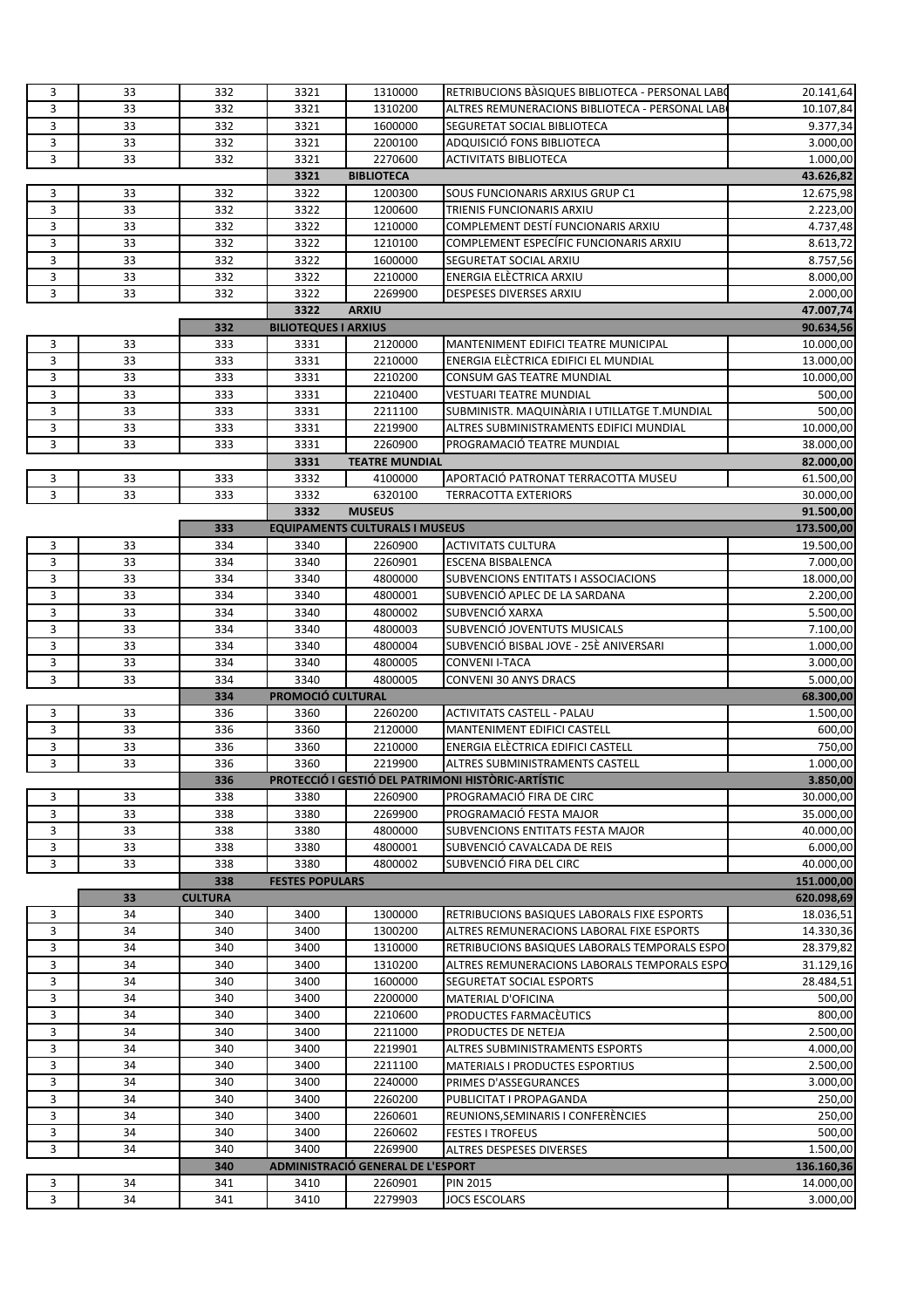| 3        | 34                                              | 341            | 3410 | 2279901                              | <b>ACTIVITATS ESPORTIVES I FISIQUES</b>      | 50.000,00  |  |  |
|----------|-------------------------------------------------|----------------|------|--------------------------------------|----------------------------------------------|------------|--|--|
| 3        | 34                                              | 341            | 3410 | 2279902                              | SERVEI ACTIVITATS D'ESTIU                    | 71.000,00  |  |  |
| 3        | 34                                              | 341            | 3410 | 2260902                              | MITJA MARATÓ                                 | 1.500,00   |  |  |
| 3        | 34                                              | 341            | 3410 | 4800000                              | SUBVENCIÓ BISBAL BASQUET 50È ANIVERSARI      | 1.000,00   |  |  |
| 3        | 34                                              | 341            | 3410 | 4800001                              | SUBVENCIONS CLUB ESPORTIU                    | 21.000,00  |  |  |
| 3        | 34                                              | 341            | 3410 | 4800002                              | SUBVENCIÓ ONCOTRAIL                          | 1.500,00   |  |  |
| 3        | 34                                              | 341            | 3410 | 4800002                              | CONVENI BISBAL BASQUET - BASQUET ESCOLES     | 1.500,00   |  |  |
| 3        | 34                                              | 341            | 3410 | 4800003                              | <b>CONVENI ESPORT I SALUT</b>                | 1.500,00   |  |  |
| 3        | 34                                              | 341            | 3410 | 4800004                              | <b>CONVENI PLA ESPORTIU ESCOLAR</b>          | 2.500,00   |  |  |
|          |                                                 | 341            |      | <b>PROMOCIÓ I FOMENT DE L'ESPORT</b> |                                              | 168.500,00 |  |  |
| 3        | 34                                              | 342            | 3420 | 2120000                              | REPARACIÓ, CONSERVACIÓ I MANTENIMENT IMMOBLE | 6.000,00   |  |  |
| 3        | 34                                              | 342            | 3420 | 2130000                              | REPARACIÓ, CONSERVACIÓ I MANTENIMENT PISCINA | 17.000,00  |  |  |
| 3        | 34                                              | 342            | 3420 | 2210000                              | <b>ENERGIA ELECTRICA</b>                     | 13.000,00  |  |  |
| 3        | 34                                              | 342            | 3420 | 2270000                              | NETEJA INSTALLACIONS ESPORTIVES              | 18.000,00  |  |  |
|          |                                                 | 342            |      | <b>INSTAL.LACIONS ESPORTIVES</b>     |                                              | 54.000,00  |  |  |
|          | 34                                              | <b>ESPORTS</b> |      |                                      |                                              | 358.660,36 |  |  |
| $\sim$ 3 | PRODUCCIÓ DE BÉNS PUBLICS DE CARÀCTER PREFERENT |                |      |                                      |                                              |            |  |  |

| <b>AREA</b>    | OLÍTICA DE DESPES GRUP DE PROG PROGRAMA |                                                      |                                | <b>CLASSIF. ECON.</b>                  | <b>DESCRIPCIÓ</b>                                     | <b>IMPORT</b> |
|----------------|-----------------------------------------|------------------------------------------------------|--------------------------------|----------------------------------------|-------------------------------------------------------|---------------|
| 4              | 43                                      | 431                                                  | 4311                           | 2269900                                | PROGRAMACIÓ FIRES                                     | 92.500,00     |
|                |                                         |                                                      | 4311                           | <b>FIRES</b>                           |                                                       | 92.500,00     |
|                |                                         | 431                                                  | <b>COMERC</b>                  |                                        |                                                       | 92.500,00     |
| 4              | 43                                      | 432                                                  | 4320                           | 1300000                                | RETRIBUCIONS BASIQUES LABORAL FIXE DESENVOLUPA        | 19.287,88     |
| $\overline{4}$ | 43                                      | 432                                                  | 4320                           | 1300200                                | ALTRES REMUNERACIONS LABORAL FIXE DESENVOLUPA         | 15.966,60     |
| 4              | 43                                      | 432                                                  | 4320                           | 1310000                                | RETRIBUCIONS BÀSIQUES PROMOCIÓ - PERSONAL LABO        | 30.688,40     |
| $\overline{4}$ | 43                                      | 432                                                  | 4320                           | 1310200                                | ALTRES REMUNERCIONS PROMOCIÓ - PERSONAL LABO          | 23.818,80     |
| 4              | 43                                      | 432                                                  | 4320                           | 1600000                                | SEGURETAT SOCIAL DESENVOLUPAMENT                      | 27.826,12     |
| 4              | 43                                      | 432                                                  | 4320                           | 2120000                                | MANTENIMENT PAVELLÓ FIRAL                             | 1.000,00      |
| 4              | 43                                      | 432                                                  | 4320                           | 2210200                                | <b>GAS PAVELLÓ FIRAL</b>                              | 22.000,00     |
| 4              | 43                                      | 432                                                  | 4320                           | 2219900                                | ALTRES SUBMINISTRAMENTS PAVELLÓ FIRAL                 | 500,00        |
| $\overline{4}$ | 43                                      | 432                                                  | 4320                           | 2120000                                | MANTENIMENT EDIFICI TORRE MARIA                       | 4.000,00      |
| 4              | 43                                      | 432                                                  | 4320                           | 2210000                                | ENERGIA ELÈCTRICA TORRE MARIA                         | 3.000,00      |
| $\overline{4}$ | 43                                      | 432                                                  | 4320                           | 2210201                                | <b>CONSUM GAS TORRE MARIA</b>                         | 3.500,00      |
| 4              | 43                                      | 432                                                  | 4320                           | 2219900                                | SUBMINISTRAMENTS TORRE MARIA                          | 2.500,00      |
| 4              | 43                                      | 432                                                  | 4320                           | 2260200                                | PROMOCIÓ DE LA CIUTAT                                 | 23.000,00     |
| 4              | 43                                      | 432                                                  | 4320                           | 2269900                                | <b>ACTIVITATS TURISME</b>                             | 10.000,00     |
| $\overline{4}$ | 43                                      | 432                                                  | 4320                           | 4650000                                | APORTACIÓ COMISSIÓ TURÍSTICA                          | 3.000,00      |
| 4              | 43                                      | 432                                                  | 4320                           | 6320000                                | ADEQÜACIÓ OFICINA TURISME                             | 3.000,00      |
|                |                                         | 432                                                  |                                | <b>INFORMACIÓ I PROMOCIÓ TURÍSTICA</b> |                                                       | 193.087,80    |
| 4              | 43                                      | 433                                                  | 4330                           | 2279900                                | OCUPACIÓ I EMPRESA                                    | 10.500,00     |
| 4              | 43                                      | 433                                                  | 4330                           | 2279901                                | PLA ESTRATÈGIC PER A L'OCUPACIÓ I EL DESENVOLUPA      | 25.000,00     |
|                |                                         | 433                                                  |                                | DESENVOLUPAMENT EMPRESARIAL            |                                                       | 35.500,00     |
| 4              | 43                                      | 439                                                  | 4390                           | 4800000                                | CONVENI FEDERACIÓ DEL COMERÇ                          | 5.000,00      |
|                |                                         | 439                                                  | <b>ALTRES ACTUACIONS</b>       |                                        |                                                       | 5.000,00      |
|                | 43                                      | <b>COMERÇ, TURISME I PETITES I MITJANES EMPRESES</b> |                                | 326.087,80                             |                                                       |               |
| 4              | 45                                      | 459                                                  | 4590                           | 6190000                                | <b>COL.LECTOR AIGUES RESIDUALS AVINGUDA PRESIDENT</b> | 25.000,00     |
|                |                                         | 459                                                  | <b>ALTRES INFRAESTRUCTURES</b> |                                        |                                                       | 25.000,00     |
| 4              | 49                                      | 491                                                  | 4910                           | 2260900                                | <b>GESTIÓ RÀDIO BISBAL</b>                            | 3.000,00      |
| 4              | 49                                      | 491                                                  | 4910                           | 6330000                                | RÀDIO BISBAL                                          | 3.391,55      |
|                |                                         | 491                                                  |                                | SOCIETAT DE LA INFORMACIÓ              |                                                       | 6.391,55      |
|                | 49                                      | <b>ALTRES ACTUACIONS DE CARÀCTER ECONÒMIC</b>        |                                |                                        |                                                       | 31.391,55     |
| 4              | <b>ACTUACIONS DE CARÀCTER ECONÒMIC</b>  |                                                      |                                |                                        |                                                       | 357.479,35    |

| ÀREA | <b>OLÍTICA DE DESPES GRUP DE PROG</b> |                         | <b>PROGRAMA</b> | <b>CLASSIF. ECON.</b> | <b>DESCRIPCIÓ</b>                               | <b>IMPORT</b> |  |
|------|---------------------------------------|-------------------------|-----------------|-----------------------|-------------------------------------------------|---------------|--|
| 9    | 91                                    | 912                     | 9120            | 2300001               | DIETES MEMBRES CORPORACIÓ                       | 300,00        |  |
| 9    | 91                                    | 912                     | 9120            | 2300002               | ASSISTÈNCIES I INDEMNITZACIONS ÒRGANS DE GOVERI | 120.000,00    |  |
| 9    | 91                                    | 912                     | 9120            | 4800000               | <b>GRUPS MUNICIPALS</b>                         | 21.000,00     |  |
|      |                                       |                         | 141.300,00      |                       |                                                 |               |  |
|      | 91                                    | <b>ÓRGANS DE GOVERN</b> |                 |                       |                                                 |               |  |
| 9    | 92                                    | 920                     | 9200            | 1200000               | SOUS FUNCIONARIS SERVEIS GENERALS A1            | 43.628,14     |  |
| 9    | 92                                    | 920                     | 9200            | 1200200               | SOUS FUNCIONARIS SERVEIS GENERALS B             | 14.976,16     |  |
| 9    | 92                                    | 920                     | 9200            | 1200300               | SOUS FUNCIONARIS SERVEIS GENERALS C1            | 13.132,76     |  |
| 9    | 92                                    | 920                     | 9200            | 1200400               | SOUS FUNCIONARIS SERVEIS ENERALS C2             | 10.168,10     |  |
| 9    | 92                                    | 920                     | 9200            | 1200600               | TRIENNIS FUNCIONARIS SERVEIS GENERALS           | 12.578,15     |  |
| 9    | 92                                    | 920                     | 9200            | 1210000               | COMPLEMENT DESTÍ FUNCIONARIS SERVEIS GENERALS   | 32.041,32     |  |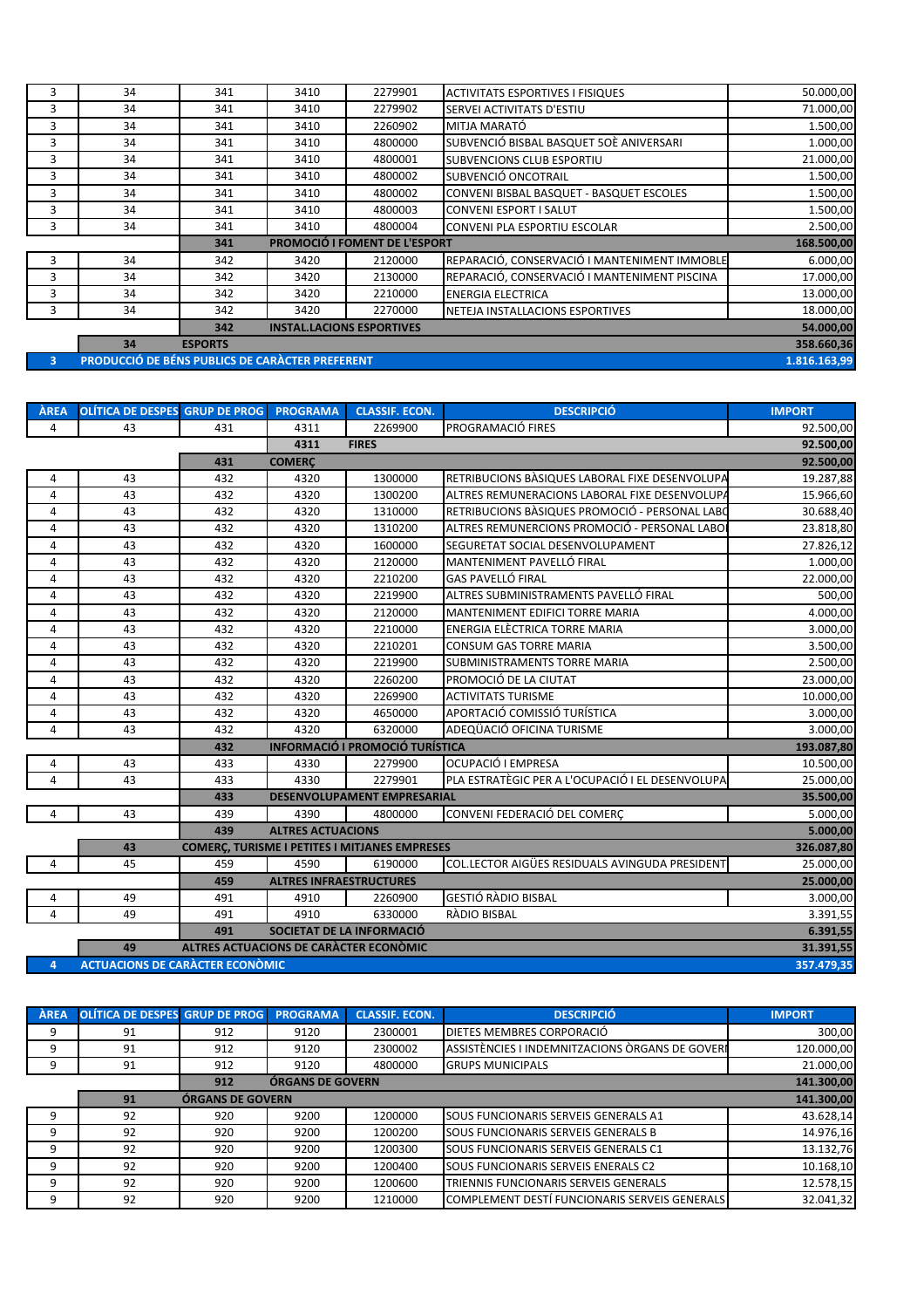| 9<br>92<br>920<br>9200<br>1300000<br>RETRIBUCIONS BÀSIQUES LABORAL FIXES SERVEIS GENE<br>9<br>92<br>23.575,08<br>920<br>9200<br>1300200<br>ALTRES REMUNERACIONS LABORALS FIXES SERVEIS GEI<br>9<br>92<br>920<br>9200<br>RETRIBUCIONS BASIQUES SERVEIS GENERALS - LABORA<br>1310000<br>9<br>92<br>920<br>9200<br>69.232,92<br>1310200<br>ALTRES REMUNERACIONS SERVEIS GENERALS - LABORA<br>9<br>92<br>920<br>9200<br>140.702,85<br>1600000<br>SEGURETAT SOCIAL SERVEIS GENERALS<br>9<br>92<br>920<br>9200<br>1620000<br>FORMACIÓ PERSONAL<br>1.324,97<br>92<br>9<br>920<br>9200<br>2200100<br>REVISTES, PUBLICACIONS, BASES DE DADES<br>$\overline{5.500,00}$<br>9<br>92<br>920<br>9200<br>MANTENIMENT EDIFICI AJUNTAMENT<br>8.000,00<br>2120000<br>9<br>92<br>920<br>9200<br>2160000<br>MANTENIMENT EQUIPAMENTS INFORMATICS<br>3.000,00<br>9<br>92<br>920<br>9200<br>22.000,00<br>2200000<br><b>MATERIAL D'OFICINA</b><br>9<br>92<br>920<br>9200<br>2200200<br>MATERIAL INFORMATIC<br>2.000,00<br>9<br>92<br>920<br>9200<br>2210000<br>ENERGIA ELÈCTRICA EDIF. AJUNTAMENT I ALTRES DEPE<br>20.000,00<br>9<br>92<br>920<br>9200<br>COMBUSTIBLES I CARBURANTS EDIF. AJUNTAMENT I AL<br>2210300<br>8.000,00<br>9<br>92<br>920<br>9200<br>500,00<br>2210400<br>MATERIAL ADAPTACIÓ NORMATIVA PREVENCIÓ RISCOS<br>9<br>92<br>920<br>9200<br>2219900<br>10.000,00<br><b>SUBMINISTRAMENTS I SERVEIS</b><br>9<br>92<br>920<br>9200<br>2220000<br>TELÈFON<br>33.000,00<br>9<br>92<br>9200<br>920<br>2220100<br><b>SERVEIS DE CORREUS</b><br>15.000,00<br>9<br>92<br>920<br>9200<br>ASSEGURANCES SERVEIS I EDIFICIS MUNICIPALS<br>35.000,00<br>2240000<br>9<br>92<br>9200<br>ATENCIONS PROTOCOL·LÀRIES I REPRESENTATIVES.<br>920<br>2260100<br>1.000,00<br>9<br>92<br>920<br>9200<br>PUBLICACIONS BOP / DOGC /DOUE<br>11.000,00<br>2260300<br>9<br>92<br>920<br>9200<br>2260400<br>HONORARIS JURÍDICS, CONTENCIOSOS.<br>12.000,00<br>9<br>92<br>920<br>9200<br>2260700<br>OPOSICIONS I PROVES SELECTIVES<br>2.000,00<br>9<br>92<br>920<br>9200<br><b>DESPESES SERVEIS GENERALS</b><br>40.000,00<br>2269900<br>9<br>92<br>9200<br>920<br>2269901<br>DESPESES INDEMNITZACIONS PER DANYS<br>9<br>92<br>920<br>9200<br>2279900<br>TREBALLS INVENTARI<br>9<br>92<br>920<br>9200<br>2302000<br>DIETES PERSONAL CORPORACIÓ<br>92<br>9200<br>9<br>920<br>2330000<br>ASSISTÈNCIES A TRIBUNALS OPOSICIONS<br>9<br>92<br>920<br>9200<br><b>ASSOCIACIO DE MUNICIPIS</b><br>4660000<br>9<br>92<br>920<br>9200<br>ACTUACIONS EFICIÈNCIA ENERGÈTICA (PAES)<br>6192200<br>9<br>92<br>920<br>9200<br>21.469,45<br>6260000<br>EQUIPAMENT INFORMATIC<br><b>ADMINISTRACIÓ GENERAL</b><br>920<br>924<br>RETRIBUCIONS BASIQUES JOVENTUT - PERSONAL LABO<br>9<br>92<br>9240<br>1310000<br>11.266,73<br>9<br>92<br>924<br>9240<br>9.060,24<br>1310200<br>ALTRES REMUNERACIONS JOVENTUT PERSONAL LABOR<br>9<br>92<br>924<br>9240<br>1600000<br>SEGURETAT SOCIAL JOVENTUT<br>6.301,36<br>9<br>92<br>924<br>9240<br>35.000,00<br>2269900<br><b>ACTIVITATS JOVENTUT</b><br>9<br>92<br>924<br>9240<br>2260900<br>LA CALAIXERA<br>8.000,00<br>92<br>9240<br>9<br>924<br>2270600<br>ALTRES PARTICIPACIÓ CIUTADANA<br>5.000,00<br>924<br>PARTICIPACIÓ CIUTADANA<br>74.628,33<br>929<br>9290<br>9<br>92<br>500000<br>FONS DE CONTINGÈNCIA<br>85.000,00<br><b>IMPREVISTOS I FUNCIONS NO CLASSIFICADES</b><br>929<br>85.000,00<br>92<br>1.058.005,75<br>ADMINISTRACIO GENERAL<br>9<br>93<br>1200000<br>SOUS FUNCIONARIS POLÍTICA ECONÓMICA I FISCAL A1<br>21.355,18<br>931<br>9310<br>9<br>93<br>9310<br>1200100<br>SOUS FUNCIONARIS POLITICA ECONOMICA FISCAL A2<br>18.650,82<br>931<br>9<br>9310<br>93<br>931<br>1200200<br>SOUS FUNCIONARIS POLITICA ECONOMICA FISCAL B<br>13.480,08<br>9<br>93<br>931<br>9310<br>1200300<br>SOUS FUNCIONARIS POLITICA ECONOMICA FISCAL C1<br>12.817,18<br>9<br>93<br>931<br>9310<br>1200400<br>SOUS FUNCIONARIS POLITICA ECONOMIA FISCAL C2<br>10.520,66<br>9<br>93<br>931<br>9310<br>1200600<br>TRIENNIS FUNCIONARIS POLITICA ECONOMICA I FISCAL<br>11.421,21<br>9<br>93<br>9310<br>COMPLEMENT DE DESTI FUNCINARIS POLITICA ECONOR<br>30.430,92<br>931<br>1210000<br>9<br>9310<br>COMPLMENT ESPECÍFIC FUNCIONARIS POLITICA ECONN<br>93<br>931<br>1210100<br>65.361,48<br>9<br>93<br>931<br>9310<br>1310000<br>RETRIBUCIONS BASIQUES POLITICA ECONOMICA FISCA<br>16.001,28<br>9<br>93<br>931<br>9310<br>1310200<br>ALTRES REMUNERACIONS POLITICA ECONOMICA FISCA<br>11.317,20<br>93<br>9<br>931<br>9310<br>1600000<br>SEGURETAT SOCIAL POLITICA ECONOMICA FISCAL<br>65.520,36<br>9<br>93<br>9310<br>931<br>3590000<br><b>ALTRES DESPESES FINANCERES</b><br>5.000,00<br>POLÍTICA ECONÒMICA I FISCAL<br>931<br>281.876,37<br>9<br>93<br>932<br>9320<br>1200300<br>SOUS FUNCIONARIS GESTIO SISTEMA TRIBUTARI C1<br>12.000,88<br>9<br>93<br>932<br>9320<br>1200600<br>TRIENNIS FUNCIONARIS GESTIÓ SISTEMA TRIBUTARI<br>2.036,49<br>9<br>93<br>932<br>9320<br>1210000<br>COMPLEMENT DESTÍ FUNCIONARIS GESTIÓ SISTEMA TF<br>4.737,48<br>9<br>93<br>COMPLMENT ESPECÍFIC FUNCIONARIS GESTIO'SISTEMA<br>932<br>9320<br>1210100<br>4.966,80<br>9<br>11.946,92<br>93<br>932<br>9320<br>1300000<br>RETRIBUCIONS BASIQUES PERSONAL LABORAL FIXE GES<br>9<br>93<br>932<br>9320<br>1300200<br>ALTRES REMUNERAICONS LABORALS FIXES GESTIÓ SIST<br>9.315,72<br>9<br>93<br>932<br>9320<br>1600000<br>SEGURETAT SOCIAL GESTIÓ SISTEMA TRIBUTARI<br>13.951,33<br>9<br>93<br>932<br>9320<br>2270801<br>XALOC PREMI COBRANÇA RECAPTACIÓ MULTES<br>45.000,00<br>9<br>93<br>80.000,00<br>932<br>9320<br>2270802<br>RETRIBUCIÓ CONSELL C.B.E. COBRANÇA RECÀRREC EXE<br>9<br>93<br>932<br>9320<br>2270803<br>DESPESES PER GESTIÓ TRIBUTÀRIA -ENTITATS COL·LABO<br>10.000,00<br><b>GESTIÓ DEL SISTEMA TRIBUTARI</b><br>193.955,62<br>932<br>9<br>93<br>934<br>SOUS FUNCIONARIS TRESORERIA A1<br>9340<br>1200000<br>15.409,80 | 9 | 92 | 920 | 9200 | 1210100 | COMPLEMENT ESPECÍFIC FUNCIONARIS SERVEIS GENER | 80.599,08  |
|-----------------------------------------------------------------------------------------------------------------------------------------------------------------------------------------------------------------------------------------------------------------------------------------------------------------------------------------------------------------------------------------------------------------------------------------------------------------------------------------------------------------------------------------------------------------------------------------------------------------------------------------------------------------------------------------------------------------------------------------------------------------------------------------------------------------------------------------------------------------------------------------------------------------------------------------------------------------------------------------------------------------------------------------------------------------------------------------------------------------------------------------------------------------------------------------------------------------------------------------------------------------------------------------------------------------------------------------------------------------------------------------------------------------------------------------------------------------------------------------------------------------------------------------------------------------------------------------------------------------------------------------------------------------------------------------------------------------------------------------------------------------------------------------------------------------------------------------------------------------------------------------------------------------------------------------------------------------------------------------------------------------------------------------------------------------------------------------------------------------------------------------------------------------------------------------------------------------------------------------------------------------------------------------------------------------------------------------------------------------------------------------------------------------------------------------------------------------------------------------------------------------------------------------------------------------------------------------------------------------------------------------------------------------------------------------------------------------------------------------------------------------------------------------------------------------------------------------------------------------------------------------------------------------------------------------------------------------------------------------------------------------------------------------------------------------------------------------------------------------------------------------------------------------------------------------------------------------------------------------------------------------------------------------------------------------------------------------------------------------------------------------------------------------------------------------------------------------------------------------------------------------------------------------------------------------------------------------------------------------------------------------------------------------------------------------------------------------------------------------------------------------------------------------------------------------------------------------------------------------------------------------------------------------------------------------------------------------------------------------------------------------------------------------------------------------------------------------------------------------------------------------------------------------------------------------------------------------------------------------------------------------------------------------------------------------------------------------------------------------------------------------------------------------------------------------------------------------------------------------------------------------------------------------------------------------------------------------------------------------------------------------------------------------------------------------------------------------------------------------------------------------------------------------------------------------------------------------------------------------------------------------------------------------------------------------------------------------------------------------------------------------------------------------------------------------------------------------------------------------------------------------------------------------------------------------------------------------------------------------------------------------------------------------------------------------------------------------------------------------------------------------------------------------------------------------------------------------------------------------------------------------------------------------------------------------------------------------------------------------------------------------------------------------------------------------------------------------------------------------------------------------------------------------------------------------------------------------------------------------------------------------|---|----|-----|------|---------|------------------------------------------------|------------|
|                                                                                                                                                                                                                                                                                                                                                                                                                                                                                                                                                                                                                                                                                                                                                                                                                                                                                                                                                                                                                                                                                                                                                                                                                                                                                                                                                                                                                                                                                                                                                                                                                                                                                                                                                                                                                                                                                                                                                                                                                                                                                                                                                                                                                                                                                                                                                                                                                                                                                                                                                                                                                                                                                                                                                                                                                                                                                                                                                                                                                                                                                                                                                                                                                                                                                                                                                                                                                                                                                                                                                                                                                                                                                                                                                                                                                                                                                                                                                                                                                                                                                                                                                                                                                                                                                                                                                                                                                                                                                                                                                                                                                                                                                                                                                                                                                                                                                                                                                                                                                                                                                                                                                                                                                                                                                                                                                                                                                                                                                                                                                                                                                                                                                                                                                                                                                                                                                         |   |    |     |      |         |                                                | 42.399,64  |
|                                                                                                                                                                                                                                                                                                                                                                                                                                                                                                                                                                                                                                                                                                                                                                                                                                                                                                                                                                                                                                                                                                                                                                                                                                                                                                                                                                                                                                                                                                                                                                                                                                                                                                                                                                                                                                                                                                                                                                                                                                                                                                                                                                                                                                                                                                                                                                                                                                                                                                                                                                                                                                                                                                                                                                                                                                                                                                                                                                                                                                                                                                                                                                                                                                                                                                                                                                                                                                                                                                                                                                                                                                                                                                                                                                                                                                                                                                                                                                                                                                                                                                                                                                                                                                                                                                                                                                                                                                                                                                                                                                                                                                                                                                                                                                                                                                                                                                                                                                                                                                                                                                                                                                                                                                                                                                                                                                                                                                                                                                                                                                                                                                                                                                                                                                                                                                                                                         |   |    |     |      |         |                                                |            |
|                                                                                                                                                                                                                                                                                                                                                                                                                                                                                                                                                                                                                                                                                                                                                                                                                                                                                                                                                                                                                                                                                                                                                                                                                                                                                                                                                                                                                                                                                                                                                                                                                                                                                                                                                                                                                                                                                                                                                                                                                                                                                                                                                                                                                                                                                                                                                                                                                                                                                                                                                                                                                                                                                                                                                                                                                                                                                                                                                                                                                                                                                                                                                                                                                                                                                                                                                                                                                                                                                                                                                                                                                                                                                                                                                                                                                                                                                                                                                                                                                                                                                                                                                                                                                                                                                                                                                                                                                                                                                                                                                                                                                                                                                                                                                                                                                                                                                                                                                                                                                                                                                                                                                                                                                                                                                                                                                                                                                                                                                                                                                                                                                                                                                                                                                                                                                                                                                         |   |    |     |      |         |                                                | 111.548,80 |
|                                                                                                                                                                                                                                                                                                                                                                                                                                                                                                                                                                                                                                                                                                                                                                                                                                                                                                                                                                                                                                                                                                                                                                                                                                                                                                                                                                                                                                                                                                                                                                                                                                                                                                                                                                                                                                                                                                                                                                                                                                                                                                                                                                                                                                                                                                                                                                                                                                                                                                                                                                                                                                                                                                                                                                                                                                                                                                                                                                                                                                                                                                                                                                                                                                                                                                                                                                                                                                                                                                                                                                                                                                                                                                                                                                                                                                                                                                                                                                                                                                                                                                                                                                                                                                                                                                                                                                                                                                                                                                                                                                                                                                                                                                                                                                                                                                                                                                                                                                                                                                                                                                                                                                                                                                                                                                                                                                                                                                                                                                                                                                                                                                                                                                                                                                                                                                                                                         |   |    |     |      |         |                                                |            |
|                                                                                                                                                                                                                                                                                                                                                                                                                                                                                                                                                                                                                                                                                                                                                                                                                                                                                                                                                                                                                                                                                                                                                                                                                                                                                                                                                                                                                                                                                                                                                                                                                                                                                                                                                                                                                                                                                                                                                                                                                                                                                                                                                                                                                                                                                                                                                                                                                                                                                                                                                                                                                                                                                                                                                                                                                                                                                                                                                                                                                                                                                                                                                                                                                                                                                                                                                                                                                                                                                                                                                                                                                                                                                                                                                                                                                                                                                                                                                                                                                                                                                                                                                                                                                                                                                                                                                                                                                                                                                                                                                                                                                                                                                                                                                                                                                                                                                                                                                                                                                                                                                                                                                                                                                                                                                                                                                                                                                                                                                                                                                                                                                                                                                                                                                                                                                                                                                         |   |    |     |      |         |                                                |            |
|                                                                                                                                                                                                                                                                                                                                                                                                                                                                                                                                                                                                                                                                                                                                                                                                                                                                                                                                                                                                                                                                                                                                                                                                                                                                                                                                                                                                                                                                                                                                                                                                                                                                                                                                                                                                                                                                                                                                                                                                                                                                                                                                                                                                                                                                                                                                                                                                                                                                                                                                                                                                                                                                                                                                                                                                                                                                                                                                                                                                                                                                                                                                                                                                                                                                                                                                                                                                                                                                                                                                                                                                                                                                                                                                                                                                                                                                                                                                                                                                                                                                                                                                                                                                                                                                                                                                                                                                                                                                                                                                                                                                                                                                                                                                                                                                                                                                                                                                                                                                                                                                                                                                                                                                                                                                                                                                                                                                                                                                                                                                                                                                                                                                                                                                                                                                                                                                                         |   |    |     |      |         |                                                |            |
|                                                                                                                                                                                                                                                                                                                                                                                                                                                                                                                                                                                                                                                                                                                                                                                                                                                                                                                                                                                                                                                                                                                                                                                                                                                                                                                                                                                                                                                                                                                                                                                                                                                                                                                                                                                                                                                                                                                                                                                                                                                                                                                                                                                                                                                                                                                                                                                                                                                                                                                                                                                                                                                                                                                                                                                                                                                                                                                                                                                                                                                                                                                                                                                                                                                                                                                                                                                                                                                                                                                                                                                                                                                                                                                                                                                                                                                                                                                                                                                                                                                                                                                                                                                                                                                                                                                                                                                                                                                                                                                                                                                                                                                                                                                                                                                                                                                                                                                                                                                                                                                                                                                                                                                                                                                                                                                                                                                                                                                                                                                                                                                                                                                                                                                                                                                                                                                                                         |   |    |     |      |         |                                                |            |
|                                                                                                                                                                                                                                                                                                                                                                                                                                                                                                                                                                                                                                                                                                                                                                                                                                                                                                                                                                                                                                                                                                                                                                                                                                                                                                                                                                                                                                                                                                                                                                                                                                                                                                                                                                                                                                                                                                                                                                                                                                                                                                                                                                                                                                                                                                                                                                                                                                                                                                                                                                                                                                                                                                                                                                                                                                                                                                                                                                                                                                                                                                                                                                                                                                                                                                                                                                                                                                                                                                                                                                                                                                                                                                                                                                                                                                                                                                                                                                                                                                                                                                                                                                                                                                                                                                                                                                                                                                                                                                                                                                                                                                                                                                                                                                                                                                                                                                                                                                                                                                                                                                                                                                                                                                                                                                                                                                                                                                                                                                                                                                                                                                                                                                                                                                                                                                                                                         |   |    |     |      |         |                                                |            |
|                                                                                                                                                                                                                                                                                                                                                                                                                                                                                                                                                                                                                                                                                                                                                                                                                                                                                                                                                                                                                                                                                                                                                                                                                                                                                                                                                                                                                                                                                                                                                                                                                                                                                                                                                                                                                                                                                                                                                                                                                                                                                                                                                                                                                                                                                                                                                                                                                                                                                                                                                                                                                                                                                                                                                                                                                                                                                                                                                                                                                                                                                                                                                                                                                                                                                                                                                                                                                                                                                                                                                                                                                                                                                                                                                                                                                                                                                                                                                                                                                                                                                                                                                                                                                                                                                                                                                                                                                                                                                                                                                                                                                                                                                                                                                                                                                                                                                                                                                                                                                                                                                                                                                                                                                                                                                                                                                                                                                                                                                                                                                                                                                                                                                                                                                                                                                                                                                         |   |    |     |      |         |                                                |            |
|                                                                                                                                                                                                                                                                                                                                                                                                                                                                                                                                                                                                                                                                                                                                                                                                                                                                                                                                                                                                                                                                                                                                                                                                                                                                                                                                                                                                                                                                                                                                                                                                                                                                                                                                                                                                                                                                                                                                                                                                                                                                                                                                                                                                                                                                                                                                                                                                                                                                                                                                                                                                                                                                                                                                                                                                                                                                                                                                                                                                                                                                                                                                                                                                                                                                                                                                                                                                                                                                                                                                                                                                                                                                                                                                                                                                                                                                                                                                                                                                                                                                                                                                                                                                                                                                                                                                                                                                                                                                                                                                                                                                                                                                                                                                                                                                                                                                                                                                                                                                                                                                                                                                                                                                                                                                                                                                                                                                                                                                                                                                                                                                                                                                                                                                                                                                                                                                                         |   |    |     |      |         |                                                |            |
|                                                                                                                                                                                                                                                                                                                                                                                                                                                                                                                                                                                                                                                                                                                                                                                                                                                                                                                                                                                                                                                                                                                                                                                                                                                                                                                                                                                                                                                                                                                                                                                                                                                                                                                                                                                                                                                                                                                                                                                                                                                                                                                                                                                                                                                                                                                                                                                                                                                                                                                                                                                                                                                                                                                                                                                                                                                                                                                                                                                                                                                                                                                                                                                                                                                                                                                                                                                                                                                                                                                                                                                                                                                                                                                                                                                                                                                                                                                                                                                                                                                                                                                                                                                                                                                                                                                                                                                                                                                                                                                                                                                                                                                                                                                                                                                                                                                                                                                                                                                                                                                                                                                                                                                                                                                                                                                                                                                                                                                                                                                                                                                                                                                                                                                                                                                                                                                                                         |   |    |     |      |         |                                                |            |
|                                                                                                                                                                                                                                                                                                                                                                                                                                                                                                                                                                                                                                                                                                                                                                                                                                                                                                                                                                                                                                                                                                                                                                                                                                                                                                                                                                                                                                                                                                                                                                                                                                                                                                                                                                                                                                                                                                                                                                                                                                                                                                                                                                                                                                                                                                                                                                                                                                                                                                                                                                                                                                                                                                                                                                                                                                                                                                                                                                                                                                                                                                                                                                                                                                                                                                                                                                                                                                                                                                                                                                                                                                                                                                                                                                                                                                                                                                                                                                                                                                                                                                                                                                                                                                                                                                                                                                                                                                                                                                                                                                                                                                                                                                                                                                                                                                                                                                                                                                                                                                                                                                                                                                                                                                                                                                                                                                                                                                                                                                                                                                                                                                                                                                                                                                                                                                                                                         |   |    |     |      |         |                                                |            |
|                                                                                                                                                                                                                                                                                                                                                                                                                                                                                                                                                                                                                                                                                                                                                                                                                                                                                                                                                                                                                                                                                                                                                                                                                                                                                                                                                                                                                                                                                                                                                                                                                                                                                                                                                                                                                                                                                                                                                                                                                                                                                                                                                                                                                                                                                                                                                                                                                                                                                                                                                                                                                                                                                                                                                                                                                                                                                                                                                                                                                                                                                                                                                                                                                                                                                                                                                                                                                                                                                                                                                                                                                                                                                                                                                                                                                                                                                                                                                                                                                                                                                                                                                                                                                                                                                                                                                                                                                                                                                                                                                                                                                                                                                                                                                                                                                                                                                                                                                                                                                                                                                                                                                                                                                                                                                                                                                                                                                                                                                                                                                                                                                                                                                                                                                                                                                                                                                         |   |    |     |      |         |                                                |            |
|                                                                                                                                                                                                                                                                                                                                                                                                                                                                                                                                                                                                                                                                                                                                                                                                                                                                                                                                                                                                                                                                                                                                                                                                                                                                                                                                                                                                                                                                                                                                                                                                                                                                                                                                                                                                                                                                                                                                                                                                                                                                                                                                                                                                                                                                                                                                                                                                                                                                                                                                                                                                                                                                                                                                                                                                                                                                                                                                                                                                                                                                                                                                                                                                                                                                                                                                                                                                                                                                                                                                                                                                                                                                                                                                                                                                                                                                                                                                                                                                                                                                                                                                                                                                                                                                                                                                                                                                                                                                                                                                                                                                                                                                                                                                                                                                                                                                                                                                                                                                                                                                                                                                                                                                                                                                                                                                                                                                                                                                                                                                                                                                                                                                                                                                                                                                                                                                                         |   |    |     |      |         |                                                |            |
|                                                                                                                                                                                                                                                                                                                                                                                                                                                                                                                                                                                                                                                                                                                                                                                                                                                                                                                                                                                                                                                                                                                                                                                                                                                                                                                                                                                                                                                                                                                                                                                                                                                                                                                                                                                                                                                                                                                                                                                                                                                                                                                                                                                                                                                                                                                                                                                                                                                                                                                                                                                                                                                                                                                                                                                                                                                                                                                                                                                                                                                                                                                                                                                                                                                                                                                                                                                                                                                                                                                                                                                                                                                                                                                                                                                                                                                                                                                                                                                                                                                                                                                                                                                                                                                                                                                                                                                                                                                                                                                                                                                                                                                                                                                                                                                                                                                                                                                                                                                                                                                                                                                                                                                                                                                                                                                                                                                                                                                                                                                                                                                                                                                                                                                                                                                                                                                                                         |   |    |     |      |         |                                                |            |
|                                                                                                                                                                                                                                                                                                                                                                                                                                                                                                                                                                                                                                                                                                                                                                                                                                                                                                                                                                                                                                                                                                                                                                                                                                                                                                                                                                                                                                                                                                                                                                                                                                                                                                                                                                                                                                                                                                                                                                                                                                                                                                                                                                                                                                                                                                                                                                                                                                                                                                                                                                                                                                                                                                                                                                                                                                                                                                                                                                                                                                                                                                                                                                                                                                                                                                                                                                                                                                                                                                                                                                                                                                                                                                                                                                                                                                                                                                                                                                                                                                                                                                                                                                                                                                                                                                                                                                                                                                                                                                                                                                                                                                                                                                                                                                                                                                                                                                                                                                                                                                                                                                                                                                                                                                                                                                                                                                                                                                                                                                                                                                                                                                                                                                                                                                                                                                                                                         |   |    |     |      |         |                                                |            |
|                                                                                                                                                                                                                                                                                                                                                                                                                                                                                                                                                                                                                                                                                                                                                                                                                                                                                                                                                                                                                                                                                                                                                                                                                                                                                                                                                                                                                                                                                                                                                                                                                                                                                                                                                                                                                                                                                                                                                                                                                                                                                                                                                                                                                                                                                                                                                                                                                                                                                                                                                                                                                                                                                                                                                                                                                                                                                                                                                                                                                                                                                                                                                                                                                                                                                                                                                                                                                                                                                                                                                                                                                                                                                                                                                                                                                                                                                                                                                                                                                                                                                                                                                                                                                                                                                                                                                                                                                                                                                                                                                                                                                                                                                                                                                                                                                                                                                                                                                                                                                                                                                                                                                                                                                                                                                                                                                                                                                                                                                                                                                                                                                                                                                                                                                                                                                                                                                         |   |    |     |      |         |                                                |            |
|                                                                                                                                                                                                                                                                                                                                                                                                                                                                                                                                                                                                                                                                                                                                                                                                                                                                                                                                                                                                                                                                                                                                                                                                                                                                                                                                                                                                                                                                                                                                                                                                                                                                                                                                                                                                                                                                                                                                                                                                                                                                                                                                                                                                                                                                                                                                                                                                                                                                                                                                                                                                                                                                                                                                                                                                                                                                                                                                                                                                                                                                                                                                                                                                                                                                                                                                                                                                                                                                                                                                                                                                                                                                                                                                                                                                                                                                                                                                                                                                                                                                                                                                                                                                                                                                                                                                                                                                                                                                                                                                                                                                                                                                                                                                                                                                                                                                                                                                                                                                                                                                                                                                                                                                                                                                                                                                                                                                                                                                                                                                                                                                                                                                                                                                                                                                                                                                                         |   |    |     |      |         |                                                |            |
|                                                                                                                                                                                                                                                                                                                                                                                                                                                                                                                                                                                                                                                                                                                                                                                                                                                                                                                                                                                                                                                                                                                                                                                                                                                                                                                                                                                                                                                                                                                                                                                                                                                                                                                                                                                                                                                                                                                                                                                                                                                                                                                                                                                                                                                                                                                                                                                                                                                                                                                                                                                                                                                                                                                                                                                                                                                                                                                                                                                                                                                                                                                                                                                                                                                                                                                                                                                                                                                                                                                                                                                                                                                                                                                                                                                                                                                                                                                                                                                                                                                                                                                                                                                                                                                                                                                                                                                                                                                                                                                                                                                                                                                                                                                                                                                                                                                                                                                                                                                                                                                                                                                                                                                                                                                                                                                                                                                                                                                                                                                                                                                                                                                                                                                                                                                                                                                                                         |   |    |     |      |         |                                                |            |
|                                                                                                                                                                                                                                                                                                                                                                                                                                                                                                                                                                                                                                                                                                                                                                                                                                                                                                                                                                                                                                                                                                                                                                                                                                                                                                                                                                                                                                                                                                                                                                                                                                                                                                                                                                                                                                                                                                                                                                                                                                                                                                                                                                                                                                                                                                                                                                                                                                                                                                                                                                                                                                                                                                                                                                                                                                                                                                                                                                                                                                                                                                                                                                                                                                                                                                                                                                                                                                                                                                                                                                                                                                                                                                                                                                                                                                                                                                                                                                                                                                                                                                                                                                                                                                                                                                                                                                                                                                                                                                                                                                                                                                                                                                                                                                                                                                                                                                                                                                                                                                                                                                                                                                                                                                                                                                                                                                                                                                                                                                                                                                                                                                                                                                                                                                                                                                                                                         |   |    |     |      |         |                                                |            |
|                                                                                                                                                                                                                                                                                                                                                                                                                                                                                                                                                                                                                                                                                                                                                                                                                                                                                                                                                                                                                                                                                                                                                                                                                                                                                                                                                                                                                                                                                                                                                                                                                                                                                                                                                                                                                                                                                                                                                                                                                                                                                                                                                                                                                                                                                                                                                                                                                                                                                                                                                                                                                                                                                                                                                                                                                                                                                                                                                                                                                                                                                                                                                                                                                                                                                                                                                                                                                                                                                                                                                                                                                                                                                                                                                                                                                                                                                                                                                                                                                                                                                                                                                                                                                                                                                                                                                                                                                                                                                                                                                                                                                                                                                                                                                                                                                                                                                                                                                                                                                                                                                                                                                                                                                                                                                                                                                                                                                                                                                                                                                                                                                                                                                                                                                                                                                                                                                         |   |    |     |      |         |                                                |            |
|                                                                                                                                                                                                                                                                                                                                                                                                                                                                                                                                                                                                                                                                                                                                                                                                                                                                                                                                                                                                                                                                                                                                                                                                                                                                                                                                                                                                                                                                                                                                                                                                                                                                                                                                                                                                                                                                                                                                                                                                                                                                                                                                                                                                                                                                                                                                                                                                                                                                                                                                                                                                                                                                                                                                                                                                                                                                                                                                                                                                                                                                                                                                                                                                                                                                                                                                                                                                                                                                                                                                                                                                                                                                                                                                                                                                                                                                                                                                                                                                                                                                                                                                                                                                                                                                                                                                                                                                                                                                                                                                                                                                                                                                                                                                                                                                                                                                                                                                                                                                                                                                                                                                                                                                                                                                                                                                                                                                                                                                                                                                                                                                                                                                                                                                                                                                                                                                                         |   |    |     |      |         |                                                |            |
|                                                                                                                                                                                                                                                                                                                                                                                                                                                                                                                                                                                                                                                                                                                                                                                                                                                                                                                                                                                                                                                                                                                                                                                                                                                                                                                                                                                                                                                                                                                                                                                                                                                                                                                                                                                                                                                                                                                                                                                                                                                                                                                                                                                                                                                                                                                                                                                                                                                                                                                                                                                                                                                                                                                                                                                                                                                                                                                                                                                                                                                                                                                                                                                                                                                                                                                                                                                                                                                                                                                                                                                                                                                                                                                                                                                                                                                                                                                                                                                                                                                                                                                                                                                                                                                                                                                                                                                                                                                                                                                                                                                                                                                                                                                                                                                                                                                                                                                                                                                                                                                                                                                                                                                                                                                                                                                                                                                                                                                                                                                                                                                                                                                                                                                                                                                                                                                                                         |   |    |     |      |         |                                                |            |
|                                                                                                                                                                                                                                                                                                                                                                                                                                                                                                                                                                                                                                                                                                                                                                                                                                                                                                                                                                                                                                                                                                                                                                                                                                                                                                                                                                                                                                                                                                                                                                                                                                                                                                                                                                                                                                                                                                                                                                                                                                                                                                                                                                                                                                                                                                                                                                                                                                                                                                                                                                                                                                                                                                                                                                                                                                                                                                                                                                                                                                                                                                                                                                                                                                                                                                                                                                                                                                                                                                                                                                                                                                                                                                                                                                                                                                                                                                                                                                                                                                                                                                                                                                                                                                                                                                                                                                                                                                                                                                                                                                                                                                                                                                                                                                                                                                                                                                                                                                                                                                                                                                                                                                                                                                                                                                                                                                                                                                                                                                                                                                                                                                                                                                                                                                                                                                                                                         |   |    |     |      |         |                                                |            |
|                                                                                                                                                                                                                                                                                                                                                                                                                                                                                                                                                                                                                                                                                                                                                                                                                                                                                                                                                                                                                                                                                                                                                                                                                                                                                                                                                                                                                                                                                                                                                                                                                                                                                                                                                                                                                                                                                                                                                                                                                                                                                                                                                                                                                                                                                                                                                                                                                                                                                                                                                                                                                                                                                                                                                                                                                                                                                                                                                                                                                                                                                                                                                                                                                                                                                                                                                                                                                                                                                                                                                                                                                                                                                                                                                                                                                                                                                                                                                                                                                                                                                                                                                                                                                                                                                                                                                                                                                                                                                                                                                                                                                                                                                                                                                                                                                                                                                                                                                                                                                                                                                                                                                                                                                                                                                                                                                                                                                                                                                                                                                                                                                                                                                                                                                                                                                                                                                         |   |    |     |      |         |                                                | 3.000,00   |
|                                                                                                                                                                                                                                                                                                                                                                                                                                                                                                                                                                                                                                                                                                                                                                                                                                                                                                                                                                                                                                                                                                                                                                                                                                                                                                                                                                                                                                                                                                                                                                                                                                                                                                                                                                                                                                                                                                                                                                                                                                                                                                                                                                                                                                                                                                                                                                                                                                                                                                                                                                                                                                                                                                                                                                                                                                                                                                                                                                                                                                                                                                                                                                                                                                                                                                                                                                                                                                                                                                                                                                                                                                                                                                                                                                                                                                                                                                                                                                                                                                                                                                                                                                                                                                                                                                                                                                                                                                                                                                                                                                                                                                                                                                                                                                                                                                                                                                                                                                                                                                                                                                                                                                                                                                                                                                                                                                                                                                                                                                                                                                                                                                                                                                                                                                                                                                                                                         |   |    |     |      |         |                                                | 10.000,00  |
|                                                                                                                                                                                                                                                                                                                                                                                                                                                                                                                                                                                                                                                                                                                                                                                                                                                                                                                                                                                                                                                                                                                                                                                                                                                                                                                                                                                                                                                                                                                                                                                                                                                                                                                                                                                                                                                                                                                                                                                                                                                                                                                                                                                                                                                                                                                                                                                                                                                                                                                                                                                                                                                                                                                                                                                                                                                                                                                                                                                                                                                                                                                                                                                                                                                                                                                                                                                                                                                                                                                                                                                                                                                                                                                                                                                                                                                                                                                                                                                                                                                                                                                                                                                                                                                                                                                                                                                                                                                                                                                                                                                                                                                                                                                                                                                                                                                                                                                                                                                                                                                                                                                                                                                                                                                                                                                                                                                                                                                                                                                                                                                                                                                                                                                                                                                                                                                                                         |   |    |     |      |         |                                                | 2.500,00   |
|                                                                                                                                                                                                                                                                                                                                                                                                                                                                                                                                                                                                                                                                                                                                                                                                                                                                                                                                                                                                                                                                                                                                                                                                                                                                                                                                                                                                                                                                                                                                                                                                                                                                                                                                                                                                                                                                                                                                                                                                                                                                                                                                                                                                                                                                                                                                                                                                                                                                                                                                                                                                                                                                                                                                                                                                                                                                                                                                                                                                                                                                                                                                                                                                                                                                                                                                                                                                                                                                                                                                                                                                                                                                                                                                                                                                                                                                                                                                                                                                                                                                                                                                                                                                                                                                                                                                                                                                                                                                                                                                                                                                                                                                                                                                                                                                                                                                                                                                                                                                                                                                                                                                                                                                                                                                                                                                                                                                                                                                                                                                                                                                                                                                                                                                                                                                                                                                                         |   |    |     |      |         |                                                | 1.000,00   |
|                                                                                                                                                                                                                                                                                                                                                                                                                                                                                                                                                                                                                                                                                                                                                                                                                                                                                                                                                                                                                                                                                                                                                                                                                                                                                                                                                                                                                                                                                                                                                                                                                                                                                                                                                                                                                                                                                                                                                                                                                                                                                                                                                                                                                                                                                                                                                                                                                                                                                                                                                                                                                                                                                                                                                                                                                                                                                                                                                                                                                                                                                                                                                                                                                                                                                                                                                                                                                                                                                                                                                                                                                                                                                                                                                                                                                                                                                                                                                                                                                                                                                                                                                                                                                                                                                                                                                                                                                                                                                                                                                                                                                                                                                                                                                                                                                                                                                                                                                                                                                                                                                                                                                                                                                                                                                                                                                                                                                                                                                                                                                                                                                                                                                                                                                                                                                                                                                         |   |    |     |      |         |                                                | 5.500,00   |
|                                                                                                                                                                                                                                                                                                                                                                                                                                                                                                                                                                                                                                                                                                                                                                                                                                                                                                                                                                                                                                                                                                                                                                                                                                                                                                                                                                                                                                                                                                                                                                                                                                                                                                                                                                                                                                                                                                                                                                                                                                                                                                                                                                                                                                                                                                                                                                                                                                                                                                                                                                                                                                                                                                                                                                                                                                                                                                                                                                                                                                                                                                                                                                                                                                                                                                                                                                                                                                                                                                                                                                                                                                                                                                                                                                                                                                                                                                                                                                                                                                                                                                                                                                                                                                                                                                                                                                                                                                                                                                                                                                                                                                                                                                                                                                                                                                                                                                                                                                                                                                                                                                                                                                                                                                                                                                                                                                                                                                                                                                                                                                                                                                                                                                                                                                                                                                                                                         |   |    |     |      |         |                                                | 31.000,00  |
|                                                                                                                                                                                                                                                                                                                                                                                                                                                                                                                                                                                                                                                                                                                                                                                                                                                                                                                                                                                                                                                                                                                                                                                                                                                                                                                                                                                                                                                                                                                                                                                                                                                                                                                                                                                                                                                                                                                                                                                                                                                                                                                                                                                                                                                                                                                                                                                                                                                                                                                                                                                                                                                                                                                                                                                                                                                                                                                                                                                                                                                                                                                                                                                                                                                                                                                                                                                                                                                                                                                                                                                                                                                                                                                                                                                                                                                                                                                                                                                                                                                                                                                                                                                                                                                                                                                                                                                                                                                                                                                                                                                                                                                                                                                                                                                                                                                                                                                                                                                                                                                                                                                                                                                                                                                                                                                                                                                                                                                                                                                                                                                                                                                                                                                                                                                                                                                                                         |   |    |     |      |         |                                                |            |
|                                                                                                                                                                                                                                                                                                                                                                                                                                                                                                                                                                                                                                                                                                                                                                                                                                                                                                                                                                                                                                                                                                                                                                                                                                                                                                                                                                                                                                                                                                                                                                                                                                                                                                                                                                                                                                                                                                                                                                                                                                                                                                                                                                                                                                                                                                                                                                                                                                                                                                                                                                                                                                                                                                                                                                                                                                                                                                                                                                                                                                                                                                                                                                                                                                                                                                                                                                                                                                                                                                                                                                                                                                                                                                                                                                                                                                                                                                                                                                                                                                                                                                                                                                                                                                                                                                                                                                                                                                                                                                                                                                                                                                                                                                                                                                                                                                                                                                                                                                                                                                                                                                                                                                                                                                                                                                                                                                                                                                                                                                                                                                                                                                                                                                                                                                                                                                                                                         |   |    |     |      |         |                                                | 898.377,42 |
|                                                                                                                                                                                                                                                                                                                                                                                                                                                                                                                                                                                                                                                                                                                                                                                                                                                                                                                                                                                                                                                                                                                                                                                                                                                                                                                                                                                                                                                                                                                                                                                                                                                                                                                                                                                                                                                                                                                                                                                                                                                                                                                                                                                                                                                                                                                                                                                                                                                                                                                                                                                                                                                                                                                                                                                                                                                                                                                                                                                                                                                                                                                                                                                                                                                                                                                                                                                                                                                                                                                                                                                                                                                                                                                                                                                                                                                                                                                                                                                                                                                                                                                                                                                                                                                                                                                                                                                                                                                                                                                                                                                                                                                                                                                                                                                                                                                                                                                                                                                                                                                                                                                                                                                                                                                                                                                                                                                                                                                                                                                                                                                                                                                                                                                                                                                                                                                                                         |   |    |     |      |         |                                                |            |
|                                                                                                                                                                                                                                                                                                                                                                                                                                                                                                                                                                                                                                                                                                                                                                                                                                                                                                                                                                                                                                                                                                                                                                                                                                                                                                                                                                                                                                                                                                                                                                                                                                                                                                                                                                                                                                                                                                                                                                                                                                                                                                                                                                                                                                                                                                                                                                                                                                                                                                                                                                                                                                                                                                                                                                                                                                                                                                                                                                                                                                                                                                                                                                                                                                                                                                                                                                                                                                                                                                                                                                                                                                                                                                                                                                                                                                                                                                                                                                                                                                                                                                                                                                                                                                                                                                                                                                                                                                                                                                                                                                                                                                                                                                                                                                                                                                                                                                                                                                                                                                                                                                                                                                                                                                                                                                                                                                                                                                                                                                                                                                                                                                                                                                                                                                                                                                                                                         |   |    |     |      |         |                                                |            |
|                                                                                                                                                                                                                                                                                                                                                                                                                                                                                                                                                                                                                                                                                                                                                                                                                                                                                                                                                                                                                                                                                                                                                                                                                                                                                                                                                                                                                                                                                                                                                                                                                                                                                                                                                                                                                                                                                                                                                                                                                                                                                                                                                                                                                                                                                                                                                                                                                                                                                                                                                                                                                                                                                                                                                                                                                                                                                                                                                                                                                                                                                                                                                                                                                                                                                                                                                                                                                                                                                                                                                                                                                                                                                                                                                                                                                                                                                                                                                                                                                                                                                                                                                                                                                                                                                                                                                                                                                                                                                                                                                                                                                                                                                                                                                                                                                                                                                                                                                                                                                                                                                                                                                                                                                                                                                                                                                                                                                                                                                                                                                                                                                                                                                                                                                                                                                                                                                         |   |    |     |      |         |                                                |            |
|                                                                                                                                                                                                                                                                                                                                                                                                                                                                                                                                                                                                                                                                                                                                                                                                                                                                                                                                                                                                                                                                                                                                                                                                                                                                                                                                                                                                                                                                                                                                                                                                                                                                                                                                                                                                                                                                                                                                                                                                                                                                                                                                                                                                                                                                                                                                                                                                                                                                                                                                                                                                                                                                                                                                                                                                                                                                                                                                                                                                                                                                                                                                                                                                                                                                                                                                                                                                                                                                                                                                                                                                                                                                                                                                                                                                                                                                                                                                                                                                                                                                                                                                                                                                                                                                                                                                                                                                                                                                                                                                                                                                                                                                                                                                                                                                                                                                                                                                                                                                                                                                                                                                                                                                                                                                                                                                                                                                                                                                                                                                                                                                                                                                                                                                                                                                                                                                                         |   |    |     |      |         |                                                |            |
|                                                                                                                                                                                                                                                                                                                                                                                                                                                                                                                                                                                                                                                                                                                                                                                                                                                                                                                                                                                                                                                                                                                                                                                                                                                                                                                                                                                                                                                                                                                                                                                                                                                                                                                                                                                                                                                                                                                                                                                                                                                                                                                                                                                                                                                                                                                                                                                                                                                                                                                                                                                                                                                                                                                                                                                                                                                                                                                                                                                                                                                                                                                                                                                                                                                                                                                                                                                                                                                                                                                                                                                                                                                                                                                                                                                                                                                                                                                                                                                                                                                                                                                                                                                                                                                                                                                                                                                                                                                                                                                                                                                                                                                                                                                                                                                                                                                                                                                                                                                                                                                                                                                                                                                                                                                                                                                                                                                                                                                                                                                                                                                                                                                                                                                                                                                                                                                                                         |   |    |     |      |         |                                                |            |
|                                                                                                                                                                                                                                                                                                                                                                                                                                                                                                                                                                                                                                                                                                                                                                                                                                                                                                                                                                                                                                                                                                                                                                                                                                                                                                                                                                                                                                                                                                                                                                                                                                                                                                                                                                                                                                                                                                                                                                                                                                                                                                                                                                                                                                                                                                                                                                                                                                                                                                                                                                                                                                                                                                                                                                                                                                                                                                                                                                                                                                                                                                                                                                                                                                                                                                                                                                                                                                                                                                                                                                                                                                                                                                                                                                                                                                                                                                                                                                                                                                                                                                                                                                                                                                                                                                                                                                                                                                                                                                                                                                                                                                                                                                                                                                                                                                                                                                                                                                                                                                                                                                                                                                                                                                                                                                                                                                                                                                                                                                                                                                                                                                                                                                                                                                                                                                                                                         |   |    |     |      |         |                                                |            |
|                                                                                                                                                                                                                                                                                                                                                                                                                                                                                                                                                                                                                                                                                                                                                                                                                                                                                                                                                                                                                                                                                                                                                                                                                                                                                                                                                                                                                                                                                                                                                                                                                                                                                                                                                                                                                                                                                                                                                                                                                                                                                                                                                                                                                                                                                                                                                                                                                                                                                                                                                                                                                                                                                                                                                                                                                                                                                                                                                                                                                                                                                                                                                                                                                                                                                                                                                                                                                                                                                                                                                                                                                                                                                                                                                                                                                                                                                                                                                                                                                                                                                                                                                                                                                                                                                                                                                                                                                                                                                                                                                                                                                                                                                                                                                                                                                                                                                                                                                                                                                                                                                                                                                                                                                                                                                                                                                                                                                                                                                                                                                                                                                                                                                                                                                                                                                                                                                         |   |    |     |      |         |                                                |            |
|                                                                                                                                                                                                                                                                                                                                                                                                                                                                                                                                                                                                                                                                                                                                                                                                                                                                                                                                                                                                                                                                                                                                                                                                                                                                                                                                                                                                                                                                                                                                                                                                                                                                                                                                                                                                                                                                                                                                                                                                                                                                                                                                                                                                                                                                                                                                                                                                                                                                                                                                                                                                                                                                                                                                                                                                                                                                                                                                                                                                                                                                                                                                                                                                                                                                                                                                                                                                                                                                                                                                                                                                                                                                                                                                                                                                                                                                                                                                                                                                                                                                                                                                                                                                                                                                                                                                                                                                                                                                                                                                                                                                                                                                                                                                                                                                                                                                                                                                                                                                                                                                                                                                                                                                                                                                                                                                                                                                                                                                                                                                                                                                                                                                                                                                                                                                                                                                                         |   |    |     |      |         |                                                |            |
|                                                                                                                                                                                                                                                                                                                                                                                                                                                                                                                                                                                                                                                                                                                                                                                                                                                                                                                                                                                                                                                                                                                                                                                                                                                                                                                                                                                                                                                                                                                                                                                                                                                                                                                                                                                                                                                                                                                                                                                                                                                                                                                                                                                                                                                                                                                                                                                                                                                                                                                                                                                                                                                                                                                                                                                                                                                                                                                                                                                                                                                                                                                                                                                                                                                                                                                                                                                                                                                                                                                                                                                                                                                                                                                                                                                                                                                                                                                                                                                                                                                                                                                                                                                                                                                                                                                                                                                                                                                                                                                                                                                                                                                                                                                                                                                                                                                                                                                                                                                                                                                                                                                                                                                                                                                                                                                                                                                                                                                                                                                                                                                                                                                                                                                                                                                                                                                                                         |   |    |     |      |         |                                                |            |
|                                                                                                                                                                                                                                                                                                                                                                                                                                                                                                                                                                                                                                                                                                                                                                                                                                                                                                                                                                                                                                                                                                                                                                                                                                                                                                                                                                                                                                                                                                                                                                                                                                                                                                                                                                                                                                                                                                                                                                                                                                                                                                                                                                                                                                                                                                                                                                                                                                                                                                                                                                                                                                                                                                                                                                                                                                                                                                                                                                                                                                                                                                                                                                                                                                                                                                                                                                                                                                                                                                                                                                                                                                                                                                                                                                                                                                                                                                                                                                                                                                                                                                                                                                                                                                                                                                                                                                                                                                                                                                                                                                                                                                                                                                                                                                                                                                                                                                                                                                                                                                                                                                                                                                                                                                                                                                                                                                                                                                                                                                                                                                                                                                                                                                                                                                                                                                                                                         |   |    |     |      |         |                                                |            |
|                                                                                                                                                                                                                                                                                                                                                                                                                                                                                                                                                                                                                                                                                                                                                                                                                                                                                                                                                                                                                                                                                                                                                                                                                                                                                                                                                                                                                                                                                                                                                                                                                                                                                                                                                                                                                                                                                                                                                                                                                                                                                                                                                                                                                                                                                                                                                                                                                                                                                                                                                                                                                                                                                                                                                                                                                                                                                                                                                                                                                                                                                                                                                                                                                                                                                                                                                                                                                                                                                                                                                                                                                                                                                                                                                                                                                                                                                                                                                                                                                                                                                                                                                                                                                                                                                                                                                                                                                                                                                                                                                                                                                                                                                                                                                                                                                                                                                                                                                                                                                                                                                                                                                                                                                                                                                                                                                                                                                                                                                                                                                                                                                                                                                                                                                                                                                                                                                         |   |    |     |      |         |                                                |            |
|                                                                                                                                                                                                                                                                                                                                                                                                                                                                                                                                                                                                                                                                                                                                                                                                                                                                                                                                                                                                                                                                                                                                                                                                                                                                                                                                                                                                                                                                                                                                                                                                                                                                                                                                                                                                                                                                                                                                                                                                                                                                                                                                                                                                                                                                                                                                                                                                                                                                                                                                                                                                                                                                                                                                                                                                                                                                                                                                                                                                                                                                                                                                                                                                                                                                                                                                                                                                                                                                                                                                                                                                                                                                                                                                                                                                                                                                                                                                                                                                                                                                                                                                                                                                                                                                                                                                                                                                                                                                                                                                                                                                                                                                                                                                                                                                                                                                                                                                                                                                                                                                                                                                                                                                                                                                                                                                                                                                                                                                                                                                                                                                                                                                                                                                                                                                                                                                                         |   |    |     |      |         |                                                |            |
|                                                                                                                                                                                                                                                                                                                                                                                                                                                                                                                                                                                                                                                                                                                                                                                                                                                                                                                                                                                                                                                                                                                                                                                                                                                                                                                                                                                                                                                                                                                                                                                                                                                                                                                                                                                                                                                                                                                                                                                                                                                                                                                                                                                                                                                                                                                                                                                                                                                                                                                                                                                                                                                                                                                                                                                                                                                                                                                                                                                                                                                                                                                                                                                                                                                                                                                                                                                                                                                                                                                                                                                                                                                                                                                                                                                                                                                                                                                                                                                                                                                                                                                                                                                                                                                                                                                                                                                                                                                                                                                                                                                                                                                                                                                                                                                                                                                                                                                                                                                                                                                                                                                                                                                                                                                                                                                                                                                                                                                                                                                                                                                                                                                                                                                                                                                                                                                                                         |   |    |     |      |         |                                                |            |
|                                                                                                                                                                                                                                                                                                                                                                                                                                                                                                                                                                                                                                                                                                                                                                                                                                                                                                                                                                                                                                                                                                                                                                                                                                                                                                                                                                                                                                                                                                                                                                                                                                                                                                                                                                                                                                                                                                                                                                                                                                                                                                                                                                                                                                                                                                                                                                                                                                                                                                                                                                                                                                                                                                                                                                                                                                                                                                                                                                                                                                                                                                                                                                                                                                                                                                                                                                                                                                                                                                                                                                                                                                                                                                                                                                                                                                                                                                                                                                                                                                                                                                                                                                                                                                                                                                                                                                                                                                                                                                                                                                                                                                                                                                                                                                                                                                                                                                                                                                                                                                                                                                                                                                                                                                                                                                                                                                                                                                                                                                                                                                                                                                                                                                                                                                                                                                                                                         |   |    |     |      |         |                                                |            |
|                                                                                                                                                                                                                                                                                                                                                                                                                                                                                                                                                                                                                                                                                                                                                                                                                                                                                                                                                                                                                                                                                                                                                                                                                                                                                                                                                                                                                                                                                                                                                                                                                                                                                                                                                                                                                                                                                                                                                                                                                                                                                                                                                                                                                                                                                                                                                                                                                                                                                                                                                                                                                                                                                                                                                                                                                                                                                                                                                                                                                                                                                                                                                                                                                                                                                                                                                                                                                                                                                                                                                                                                                                                                                                                                                                                                                                                                                                                                                                                                                                                                                                                                                                                                                                                                                                                                                                                                                                                                                                                                                                                                                                                                                                                                                                                                                                                                                                                                                                                                                                                                                                                                                                                                                                                                                                                                                                                                                                                                                                                                                                                                                                                                                                                                                                                                                                                                                         |   |    |     |      |         |                                                |            |
|                                                                                                                                                                                                                                                                                                                                                                                                                                                                                                                                                                                                                                                                                                                                                                                                                                                                                                                                                                                                                                                                                                                                                                                                                                                                                                                                                                                                                                                                                                                                                                                                                                                                                                                                                                                                                                                                                                                                                                                                                                                                                                                                                                                                                                                                                                                                                                                                                                                                                                                                                                                                                                                                                                                                                                                                                                                                                                                                                                                                                                                                                                                                                                                                                                                                                                                                                                                                                                                                                                                                                                                                                                                                                                                                                                                                                                                                                                                                                                                                                                                                                                                                                                                                                                                                                                                                                                                                                                                                                                                                                                                                                                                                                                                                                                                                                                                                                                                                                                                                                                                                                                                                                                                                                                                                                                                                                                                                                                                                                                                                                                                                                                                                                                                                                                                                                                                                                         |   |    |     |      |         |                                                |            |
|                                                                                                                                                                                                                                                                                                                                                                                                                                                                                                                                                                                                                                                                                                                                                                                                                                                                                                                                                                                                                                                                                                                                                                                                                                                                                                                                                                                                                                                                                                                                                                                                                                                                                                                                                                                                                                                                                                                                                                                                                                                                                                                                                                                                                                                                                                                                                                                                                                                                                                                                                                                                                                                                                                                                                                                                                                                                                                                                                                                                                                                                                                                                                                                                                                                                                                                                                                                                                                                                                                                                                                                                                                                                                                                                                                                                                                                                                                                                                                                                                                                                                                                                                                                                                                                                                                                                                                                                                                                                                                                                                                                                                                                                                                                                                                                                                                                                                                                                                                                                                                                                                                                                                                                                                                                                                                                                                                                                                                                                                                                                                                                                                                                                                                                                                                                                                                                                                         |   |    |     |      |         |                                                |            |
|                                                                                                                                                                                                                                                                                                                                                                                                                                                                                                                                                                                                                                                                                                                                                                                                                                                                                                                                                                                                                                                                                                                                                                                                                                                                                                                                                                                                                                                                                                                                                                                                                                                                                                                                                                                                                                                                                                                                                                                                                                                                                                                                                                                                                                                                                                                                                                                                                                                                                                                                                                                                                                                                                                                                                                                                                                                                                                                                                                                                                                                                                                                                                                                                                                                                                                                                                                                                                                                                                                                                                                                                                                                                                                                                                                                                                                                                                                                                                                                                                                                                                                                                                                                                                                                                                                                                                                                                                                                                                                                                                                                                                                                                                                                                                                                                                                                                                                                                                                                                                                                                                                                                                                                                                                                                                                                                                                                                                                                                                                                                                                                                                                                                                                                                                                                                                                                                                         |   |    |     |      |         |                                                |            |
|                                                                                                                                                                                                                                                                                                                                                                                                                                                                                                                                                                                                                                                                                                                                                                                                                                                                                                                                                                                                                                                                                                                                                                                                                                                                                                                                                                                                                                                                                                                                                                                                                                                                                                                                                                                                                                                                                                                                                                                                                                                                                                                                                                                                                                                                                                                                                                                                                                                                                                                                                                                                                                                                                                                                                                                                                                                                                                                                                                                                                                                                                                                                                                                                                                                                                                                                                                                                                                                                                                                                                                                                                                                                                                                                                                                                                                                                                                                                                                                                                                                                                                                                                                                                                                                                                                                                                                                                                                                                                                                                                                                                                                                                                                                                                                                                                                                                                                                                                                                                                                                                                                                                                                                                                                                                                                                                                                                                                                                                                                                                                                                                                                                                                                                                                                                                                                                                                         |   |    |     |      |         |                                                |            |
|                                                                                                                                                                                                                                                                                                                                                                                                                                                                                                                                                                                                                                                                                                                                                                                                                                                                                                                                                                                                                                                                                                                                                                                                                                                                                                                                                                                                                                                                                                                                                                                                                                                                                                                                                                                                                                                                                                                                                                                                                                                                                                                                                                                                                                                                                                                                                                                                                                                                                                                                                                                                                                                                                                                                                                                                                                                                                                                                                                                                                                                                                                                                                                                                                                                                                                                                                                                                                                                                                                                                                                                                                                                                                                                                                                                                                                                                                                                                                                                                                                                                                                                                                                                                                                                                                                                                                                                                                                                                                                                                                                                                                                                                                                                                                                                                                                                                                                                                                                                                                                                                                                                                                                                                                                                                                                                                                                                                                                                                                                                                                                                                                                                                                                                                                                                                                                                                                         |   |    |     |      |         |                                                |            |
|                                                                                                                                                                                                                                                                                                                                                                                                                                                                                                                                                                                                                                                                                                                                                                                                                                                                                                                                                                                                                                                                                                                                                                                                                                                                                                                                                                                                                                                                                                                                                                                                                                                                                                                                                                                                                                                                                                                                                                                                                                                                                                                                                                                                                                                                                                                                                                                                                                                                                                                                                                                                                                                                                                                                                                                                                                                                                                                                                                                                                                                                                                                                                                                                                                                                                                                                                                                                                                                                                                                                                                                                                                                                                                                                                                                                                                                                                                                                                                                                                                                                                                                                                                                                                                                                                                                                                                                                                                                                                                                                                                                                                                                                                                                                                                                                                                                                                                                                                                                                                                                                                                                                                                                                                                                                                                                                                                                                                                                                                                                                                                                                                                                                                                                                                                                                                                                                                         |   |    |     |      |         |                                                |            |
|                                                                                                                                                                                                                                                                                                                                                                                                                                                                                                                                                                                                                                                                                                                                                                                                                                                                                                                                                                                                                                                                                                                                                                                                                                                                                                                                                                                                                                                                                                                                                                                                                                                                                                                                                                                                                                                                                                                                                                                                                                                                                                                                                                                                                                                                                                                                                                                                                                                                                                                                                                                                                                                                                                                                                                                                                                                                                                                                                                                                                                                                                                                                                                                                                                                                                                                                                                                                                                                                                                                                                                                                                                                                                                                                                                                                                                                                                                                                                                                                                                                                                                                                                                                                                                                                                                                                                                                                                                                                                                                                                                                                                                                                                                                                                                                                                                                                                                                                                                                                                                                                                                                                                                                                                                                                                                                                                                                                                                                                                                                                                                                                                                                                                                                                                                                                                                                                                         |   |    |     |      |         |                                                |            |
|                                                                                                                                                                                                                                                                                                                                                                                                                                                                                                                                                                                                                                                                                                                                                                                                                                                                                                                                                                                                                                                                                                                                                                                                                                                                                                                                                                                                                                                                                                                                                                                                                                                                                                                                                                                                                                                                                                                                                                                                                                                                                                                                                                                                                                                                                                                                                                                                                                                                                                                                                                                                                                                                                                                                                                                                                                                                                                                                                                                                                                                                                                                                                                                                                                                                                                                                                                                                                                                                                                                                                                                                                                                                                                                                                                                                                                                                                                                                                                                                                                                                                                                                                                                                                                                                                                                                                                                                                                                                                                                                                                                                                                                                                                                                                                                                                                                                                                                                                                                                                                                                                                                                                                                                                                                                                                                                                                                                                                                                                                                                                                                                                                                                                                                                                                                                                                                                                         |   |    |     |      |         |                                                |            |
|                                                                                                                                                                                                                                                                                                                                                                                                                                                                                                                                                                                                                                                                                                                                                                                                                                                                                                                                                                                                                                                                                                                                                                                                                                                                                                                                                                                                                                                                                                                                                                                                                                                                                                                                                                                                                                                                                                                                                                                                                                                                                                                                                                                                                                                                                                                                                                                                                                                                                                                                                                                                                                                                                                                                                                                                                                                                                                                                                                                                                                                                                                                                                                                                                                                                                                                                                                                                                                                                                                                                                                                                                                                                                                                                                                                                                                                                                                                                                                                                                                                                                                                                                                                                                                                                                                                                                                                                                                                                                                                                                                                                                                                                                                                                                                                                                                                                                                                                                                                                                                                                                                                                                                                                                                                                                                                                                                                                                                                                                                                                                                                                                                                                                                                                                                                                                                                                                         |   |    |     |      |         |                                                |            |
|                                                                                                                                                                                                                                                                                                                                                                                                                                                                                                                                                                                                                                                                                                                                                                                                                                                                                                                                                                                                                                                                                                                                                                                                                                                                                                                                                                                                                                                                                                                                                                                                                                                                                                                                                                                                                                                                                                                                                                                                                                                                                                                                                                                                                                                                                                                                                                                                                                                                                                                                                                                                                                                                                                                                                                                                                                                                                                                                                                                                                                                                                                                                                                                                                                                                                                                                                                                                                                                                                                                                                                                                                                                                                                                                                                                                                                                                                                                                                                                                                                                                                                                                                                                                                                                                                                                                                                                                                                                                                                                                                                                                                                                                                                                                                                                                                                                                                                                                                                                                                                                                                                                                                                                                                                                                                                                                                                                                                                                                                                                                                                                                                                                                                                                                                                                                                                                                                         |   |    |     |      |         |                                                |            |
|                                                                                                                                                                                                                                                                                                                                                                                                                                                                                                                                                                                                                                                                                                                                                                                                                                                                                                                                                                                                                                                                                                                                                                                                                                                                                                                                                                                                                                                                                                                                                                                                                                                                                                                                                                                                                                                                                                                                                                                                                                                                                                                                                                                                                                                                                                                                                                                                                                                                                                                                                                                                                                                                                                                                                                                                                                                                                                                                                                                                                                                                                                                                                                                                                                                                                                                                                                                                                                                                                                                                                                                                                                                                                                                                                                                                                                                                                                                                                                                                                                                                                                                                                                                                                                                                                                                                                                                                                                                                                                                                                                                                                                                                                                                                                                                                                                                                                                                                                                                                                                                                                                                                                                                                                                                                                                                                                                                                                                                                                                                                                                                                                                                                                                                                                                                                                                                                                         |   |    |     |      |         |                                                |            |
|                                                                                                                                                                                                                                                                                                                                                                                                                                                                                                                                                                                                                                                                                                                                                                                                                                                                                                                                                                                                                                                                                                                                                                                                                                                                                                                                                                                                                                                                                                                                                                                                                                                                                                                                                                                                                                                                                                                                                                                                                                                                                                                                                                                                                                                                                                                                                                                                                                                                                                                                                                                                                                                                                                                                                                                                                                                                                                                                                                                                                                                                                                                                                                                                                                                                                                                                                                                                                                                                                                                                                                                                                                                                                                                                                                                                                                                                                                                                                                                                                                                                                                                                                                                                                                                                                                                                                                                                                                                                                                                                                                                                                                                                                                                                                                                                                                                                                                                                                                                                                                                                                                                                                                                                                                                                                                                                                                                                                                                                                                                                                                                                                                                                                                                                                                                                                                                                                         |   |    |     |      |         |                                                |            |
|                                                                                                                                                                                                                                                                                                                                                                                                                                                                                                                                                                                                                                                                                                                                                                                                                                                                                                                                                                                                                                                                                                                                                                                                                                                                                                                                                                                                                                                                                                                                                                                                                                                                                                                                                                                                                                                                                                                                                                                                                                                                                                                                                                                                                                                                                                                                                                                                                                                                                                                                                                                                                                                                                                                                                                                                                                                                                                                                                                                                                                                                                                                                                                                                                                                                                                                                                                                                                                                                                                                                                                                                                                                                                                                                                                                                                                                                                                                                                                                                                                                                                                                                                                                                                                                                                                                                                                                                                                                                                                                                                                                                                                                                                                                                                                                                                                                                                                                                                                                                                                                                                                                                                                                                                                                                                                                                                                                                                                                                                                                                                                                                                                                                                                                                                                                                                                                                                         |   |    |     |      |         |                                                |            |
|                                                                                                                                                                                                                                                                                                                                                                                                                                                                                                                                                                                                                                                                                                                                                                                                                                                                                                                                                                                                                                                                                                                                                                                                                                                                                                                                                                                                                                                                                                                                                                                                                                                                                                                                                                                                                                                                                                                                                                                                                                                                                                                                                                                                                                                                                                                                                                                                                                                                                                                                                                                                                                                                                                                                                                                                                                                                                                                                                                                                                                                                                                                                                                                                                                                                                                                                                                                                                                                                                                                                                                                                                                                                                                                                                                                                                                                                                                                                                                                                                                                                                                                                                                                                                                                                                                                                                                                                                                                                                                                                                                                                                                                                                                                                                                                                                                                                                                                                                                                                                                                                                                                                                                                                                                                                                                                                                                                                                                                                                                                                                                                                                                                                                                                                                                                                                                                                                         |   |    |     |      |         |                                                |            |
|                                                                                                                                                                                                                                                                                                                                                                                                                                                                                                                                                                                                                                                                                                                                                                                                                                                                                                                                                                                                                                                                                                                                                                                                                                                                                                                                                                                                                                                                                                                                                                                                                                                                                                                                                                                                                                                                                                                                                                                                                                                                                                                                                                                                                                                                                                                                                                                                                                                                                                                                                                                                                                                                                                                                                                                                                                                                                                                                                                                                                                                                                                                                                                                                                                                                                                                                                                                                                                                                                                                                                                                                                                                                                                                                                                                                                                                                                                                                                                                                                                                                                                                                                                                                                                                                                                                                                                                                                                                                                                                                                                                                                                                                                                                                                                                                                                                                                                                                                                                                                                                                                                                                                                                                                                                                                                                                                                                                                                                                                                                                                                                                                                                                                                                                                                                                                                                                                         |   |    |     |      |         |                                                |            |
|                                                                                                                                                                                                                                                                                                                                                                                                                                                                                                                                                                                                                                                                                                                                                                                                                                                                                                                                                                                                                                                                                                                                                                                                                                                                                                                                                                                                                                                                                                                                                                                                                                                                                                                                                                                                                                                                                                                                                                                                                                                                                                                                                                                                                                                                                                                                                                                                                                                                                                                                                                                                                                                                                                                                                                                                                                                                                                                                                                                                                                                                                                                                                                                                                                                                                                                                                                                                                                                                                                                                                                                                                                                                                                                                                                                                                                                                                                                                                                                                                                                                                                                                                                                                                                                                                                                                                                                                                                                                                                                                                                                                                                                                                                                                                                                                                                                                                                                                                                                                                                                                                                                                                                                                                                                                                                                                                                                                                                                                                                                                                                                                                                                                                                                                                                                                                                                                                         |   |    |     |      |         |                                                |            |
|                                                                                                                                                                                                                                                                                                                                                                                                                                                                                                                                                                                                                                                                                                                                                                                                                                                                                                                                                                                                                                                                                                                                                                                                                                                                                                                                                                                                                                                                                                                                                                                                                                                                                                                                                                                                                                                                                                                                                                                                                                                                                                                                                                                                                                                                                                                                                                                                                                                                                                                                                                                                                                                                                                                                                                                                                                                                                                                                                                                                                                                                                                                                                                                                                                                                                                                                                                                                                                                                                                                                                                                                                                                                                                                                                                                                                                                                                                                                                                                                                                                                                                                                                                                                                                                                                                                                                                                                                                                                                                                                                                                                                                                                                                                                                                                                                                                                                                                                                                                                                                                                                                                                                                                                                                                                                                                                                                                                                                                                                                                                                                                                                                                                                                                                                                                                                                                                                         |   |    |     |      |         |                                                |            |
|                                                                                                                                                                                                                                                                                                                                                                                                                                                                                                                                                                                                                                                                                                                                                                                                                                                                                                                                                                                                                                                                                                                                                                                                                                                                                                                                                                                                                                                                                                                                                                                                                                                                                                                                                                                                                                                                                                                                                                                                                                                                                                                                                                                                                                                                                                                                                                                                                                                                                                                                                                                                                                                                                                                                                                                                                                                                                                                                                                                                                                                                                                                                                                                                                                                                                                                                                                                                                                                                                                                                                                                                                                                                                                                                                                                                                                                                                                                                                                                                                                                                                                                                                                                                                                                                                                                                                                                                                                                                                                                                                                                                                                                                                                                                                                                                                                                                                                                                                                                                                                                                                                                                                                                                                                                                                                                                                                                                                                                                                                                                                                                                                                                                                                                                                                                                                                                                                         |   |    |     |      |         |                                                |            |
|                                                                                                                                                                                                                                                                                                                                                                                                                                                                                                                                                                                                                                                                                                                                                                                                                                                                                                                                                                                                                                                                                                                                                                                                                                                                                                                                                                                                                                                                                                                                                                                                                                                                                                                                                                                                                                                                                                                                                                                                                                                                                                                                                                                                                                                                                                                                                                                                                                                                                                                                                                                                                                                                                                                                                                                                                                                                                                                                                                                                                                                                                                                                                                                                                                                                                                                                                                                                                                                                                                                                                                                                                                                                                                                                                                                                                                                                                                                                                                                                                                                                                                                                                                                                                                                                                                                                                                                                                                                                                                                                                                                                                                                                                                                                                                                                                                                                                                                                                                                                                                                                                                                                                                                                                                                                                                                                                                                                                                                                                                                                                                                                                                                                                                                                                                                                                                                                                         |   |    |     |      |         |                                                |            |
|                                                                                                                                                                                                                                                                                                                                                                                                                                                                                                                                                                                                                                                                                                                                                                                                                                                                                                                                                                                                                                                                                                                                                                                                                                                                                                                                                                                                                                                                                                                                                                                                                                                                                                                                                                                                                                                                                                                                                                                                                                                                                                                                                                                                                                                                                                                                                                                                                                                                                                                                                                                                                                                                                                                                                                                                                                                                                                                                                                                                                                                                                                                                                                                                                                                                                                                                                                                                                                                                                                                                                                                                                                                                                                                                                                                                                                                                                                                                                                                                                                                                                                                                                                                                                                                                                                                                                                                                                                                                                                                                                                                                                                                                                                                                                                                                                                                                                                                                                                                                                                                                                                                                                                                                                                                                                                                                                                                                                                                                                                                                                                                                                                                                                                                                                                                                                                                                                         |   |    |     |      |         |                                                |            |
|                                                                                                                                                                                                                                                                                                                                                                                                                                                                                                                                                                                                                                                                                                                                                                                                                                                                                                                                                                                                                                                                                                                                                                                                                                                                                                                                                                                                                                                                                                                                                                                                                                                                                                                                                                                                                                                                                                                                                                                                                                                                                                                                                                                                                                                                                                                                                                                                                                                                                                                                                                                                                                                                                                                                                                                                                                                                                                                                                                                                                                                                                                                                                                                                                                                                                                                                                                                                                                                                                                                                                                                                                                                                                                                                                                                                                                                                                                                                                                                                                                                                                                                                                                                                                                                                                                                                                                                                                                                                                                                                                                                                                                                                                                                                                                                                                                                                                                                                                                                                                                                                                                                                                                                                                                                                                                                                                                                                                                                                                                                                                                                                                                                                                                                                                                                                                                                                                         |   |    |     |      |         |                                                |            |